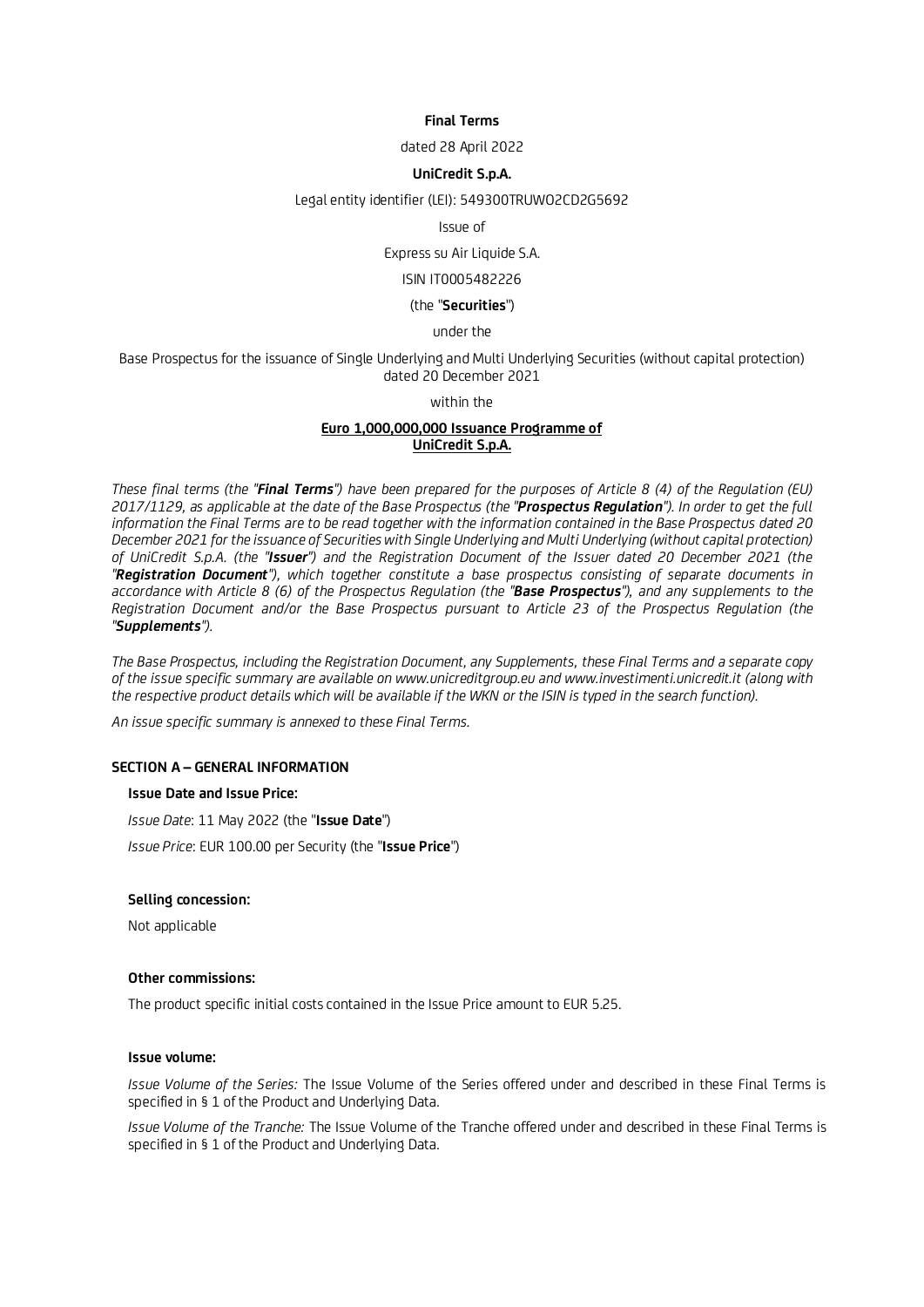# **Product Type:**

Express Securities (Product Type 3) (Non-Quanto Securities)

### **Interest:**

The Securities do not bear interest.

### **Admission to trading:**

Not applicable. No application for the Securities to be admitted to trading on a regulated or equivalent market has been made.

However, application to trading will be made with effect from 18 May 2022 on the following multilateral trading facilities (MTF):

EuroTLX managed by Borsa Italiana S.p.A. ("**EuroTLX**")

UniCredit Bank AG (the "**Market Maker**") undertakes to provide liquidity in accordance with the market making rules of EuroTLX, where the Securities are expected to be traded. The obligations of the Market Maker are regulated by the rules of the markets organized and managed by Borsa Italiana S.p.A., and the relevant instructions to such rules. Moreover, the Market Maker undertakes to apply, in normal market conditions, a spread between bid and offer quotes not higher than 1.00%.

### **Payment and delivery:**

Delivery against payment

### **Terms and conditions of the offer:**

Prohibition of Sales to EEA Retail Investors: Not applicable

Day of the first public offer: 28 April 2022

The Securities are offered during a Subscription Period (the "**Offer Period**").

Subscription Period: 28 April 2022 to 6 May 2022 – unless closed in advance and without previous notice – and will be satisfied within the limits of the maximum number of Securities on offer.

Subscription orders are irrevocable except for provisions in respect to the "door to door selling", in relation to which the subscription orders will be accepted starting from 28 April 2022 to 29 April 2022 – unless closed in advance and without previous notice – and will be satisfied within the limits of the maximum number of Securities on offer.

The Securities can be placed by the Distributor through "door to door selling" (through financial sales agents, pursuant to the articles 30 and 31 of the Italian Legislative Decree 24 February 1998, n. 58). Therefore, the effects of the subscription agreements will be suspended for seven days, with reference to those "door to door selling", from the date of the subscription by the investors. Within such terms, the investor can withdraw by means of a notice to the financial promoter or the Distributors without any liability, expenses or other fees according to the conditions indicated in the subscription agreement.

Minimum Subscription Amount: 1 Security.

The smallest transferable unit is 1 Security.

The smallest tradable unit is 1 Security.

The Securities will be offered to qualified investors, retail investors and/or institutional investors by way of a public offering by financial intermediaries.

A public offer will be made in Italy.

The number of offered Securities may be reduced or increased by the Issuer at any time and does not allow any conclusion on the size of actually issued Securities and therefore on the liquidity of a potential secondary market.

The public offer may be terminated or withdrawn by the Issuer at any time without giving any reason.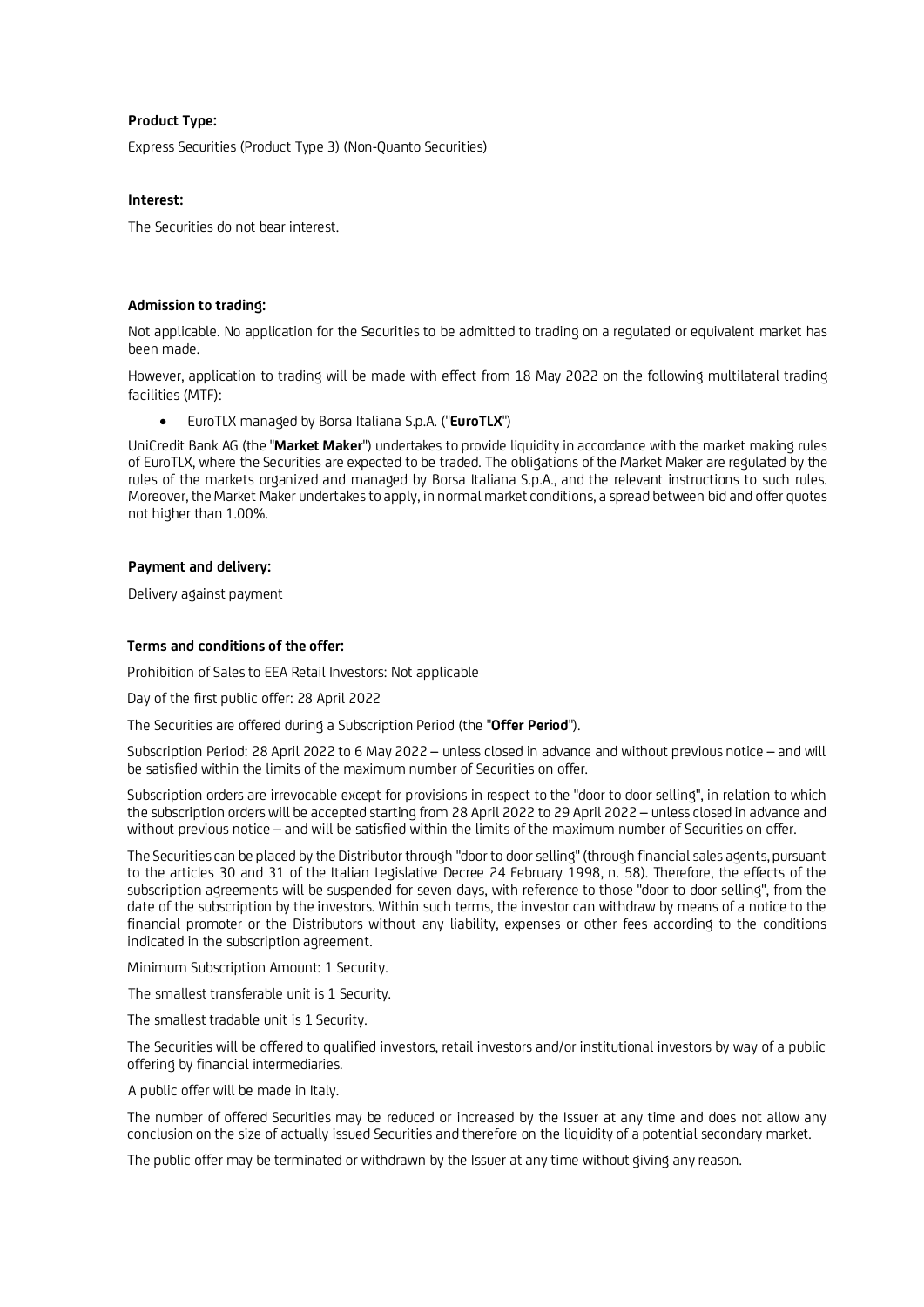The effectiveness of the offer is subject to the adoption of the admission provision for trading by EuroTLX prior to the Issue Date. The Issuer undertakes to request the admission to trading on EuroTLX in time for the adoption of the admission provision by the Issue Date.

Manner and date in which results of the offer are to be made public: the Issuer will communicate the results of the Offer, within 5 business days from the end of the Offer Period, by means of a notice to be published on the Issuer's website.

The Distributor is Deutsche Bank S.p.A..

The UniCredit Bank AG is the intermediary responsible for the placement of the Securities ('Responsabile del Collocamento'), as defined in article 93-bis of the Italian Legislative Decree 24 February 1998, n. 58 (as subsequently amended and supplemented).

No specific allocation method is established. Subscription requests shall be satisfied by the relevant office in a chronological order and within the limits of the available amount.

# **Use of Proceeds and Reasons for the Offer**

The net proceeds from the issue of Securities by the Issuer will be used for its general corporate purposes, i.e. making profit and/or hedging certain risks.

### **Consent to the use of the Base Prospectus:**

The Issuer consents to the use of the Base Prospectus by all financial intermediaries (so-called general consent).

Such consent to use the Base Prospectus is given during the period of the validity of the Base Prospectus.

General consent for the subsequent resale or final placement of Securities by the financial intermediaries is given in relation to Italy.

The Issuer's consent to the use of the Base Prospectus is subject to the condition that (i) each financial intermediary complies with the applicable selling restrictions and the terms and conditions of the offer and (ii) the consent to the use of the Base Prospectus has not been revoked.

Moreover, the Issuer's consent to the use of the Base Prospectus is subject to the condition that the financial intermediary using the Base Prospectus commits itself towards its customers to a responsible distribution of the Securities. This commitment is made by the publication of the financial intermediary on its website stating that the prospectus is used with the consent of the Issuer and subject to the conditions set forth with the consent.

Besides, the consent is not subject to any other conditions.

### **Interest of Natural and Legal Persons involved in the Issue/Offer:**

Any of the distributors and their affiliates may be customers or borrowers of the Issuer and its affiliates. In addition, any of such distributors and their affiliates may have engaged, and may in the future engage, in investment banking and/or commercial banking transactions with, and may perform services for the Issuer, or its affiliates in the ordinary course of business.

UniCredit S.p.A. and UniCredit Bank AG have a conflict of interest with regard to the Securities as they belong to UniCredit Group.

UniCredit Bank AG is the Calculation Agent of the Securities.

UniCredit S.p.A. is the Principal Paying Agent of the Securities.

UniCredit Bank AG is the arranger of the Securities.

With regard to trading of the Securities UniCredit Bank AG has a conflict of interest being also the Market Maker on the EuroTLX.

The Distributor receives from the Issuer an implied placement commission comprised in the Issue Price up to 4% of the Issue Price per Security.

Other than as mentioned above, so far as the Issuer is aware, no person involved in the issue of the Securities has an interest material to the offer, including conflicting interests.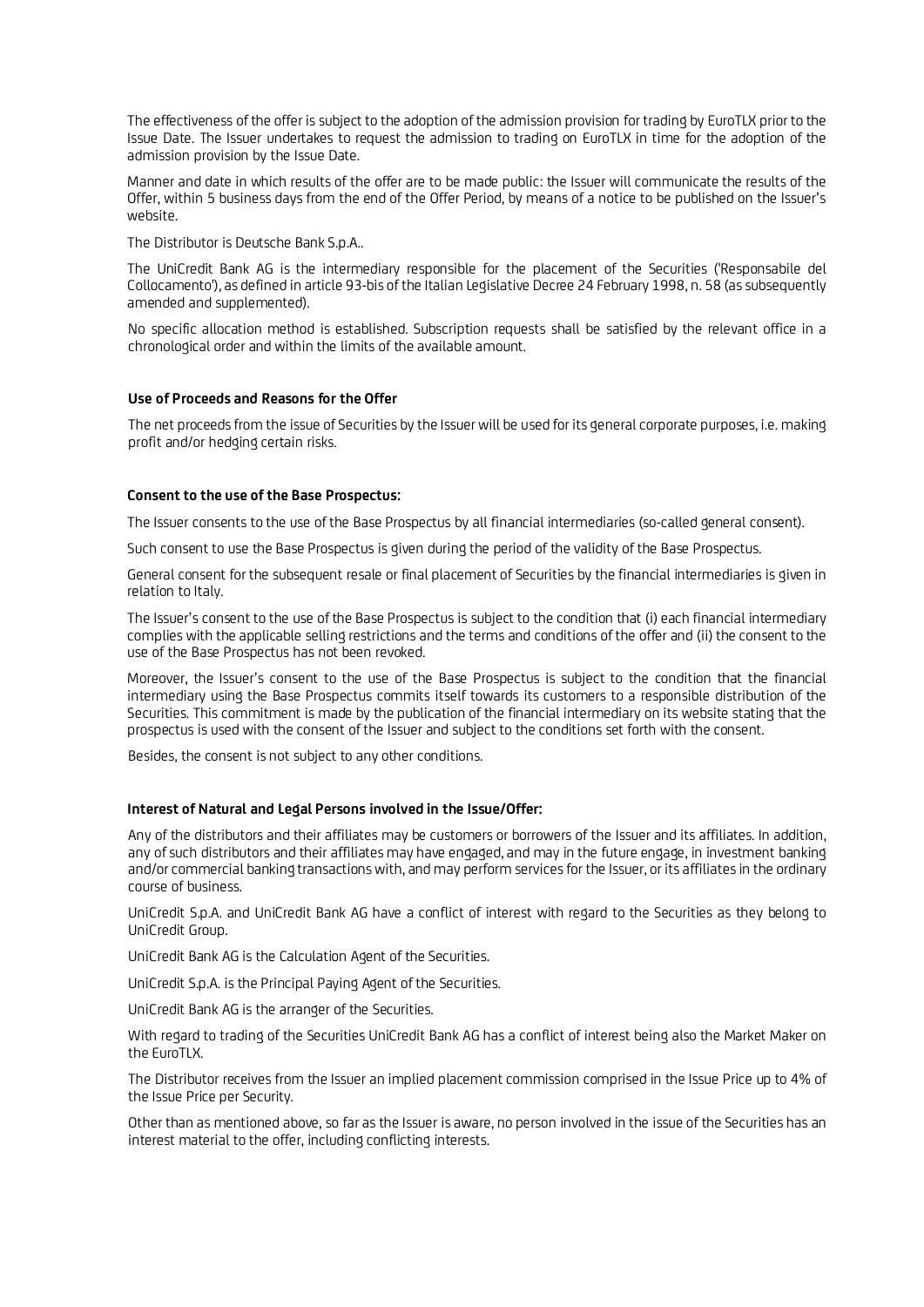# **Additional information:**

The Issuer will not provide any post-issuance information, except if required by any applicable laws and regulations.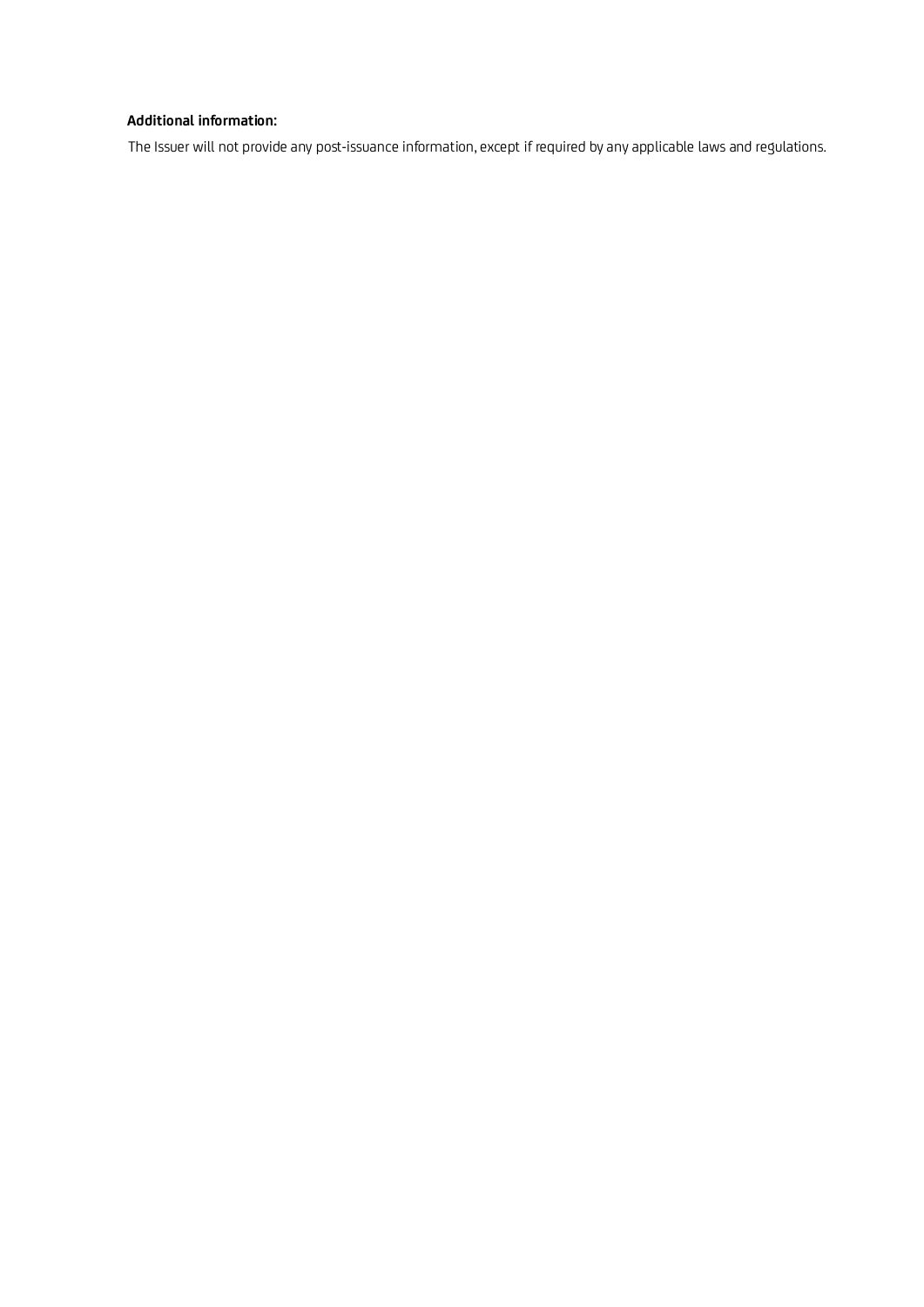### **Part A - General Conditions of the Securities**

#### **PART A - GENERAL CONDITIONS OF THE SECURITIES**

#### (the "**General Conditions**")

# **§ 1**

#### **Form, Book Entry, Clearing System**

- (1) *Form:* This tranche (the "**Tranche**") of securities (the "**Securities**") of UniCredit S.p.A. (the "**Issuer**") will be issued as certificates in dematerialized registered form pursuant to these Terms and Conditions with a Nominal Amount in the Specified Currency.
- (2) *Book Entry:* The Securities are registered in the books of the Clearing System, in accordance with the Legislative Decree no. 58 of 24 February 1998, as amended (*Testo Unico della Finanza*, "**Consolidated Law on Financial Intermediation**") and with the rules governing central depositories, settlement services, guarantee systems and related management companies, issued by the Bank of Italy and by the Italian securities regulator 'Commissione Nazionale per le Società e la Borsa' (CONSOB) on 22 February 2008, as amended. No physical document of title will be issued to represent the Securities, without prejudice to the right of the Security Holder to obtain the issuance of the certification as per Sections 83-*quinquies* and 83 *novies,* paragraph 1, lett. b) of the Consolidated Law on Financial Intermediation. The transfer of the Securities operates by way of registration on the relevant accounts opened with the Clearing System by any intermediary adhering, directly or indirectly, to the Clearing System ("**Account Holders**"). As a consequence, the respective Security Holder who from time to time is the owner of the account held with an Account Holder will be considered as the legitimate owner of the Securities and will be authorised to exercise all rights related to them, in accordance with the Terms and Conditions of the Securities and applicable provisions of law.

# **§ 2**

## **Principal Paying Agent, Paying Agent, Calculation Agent**

- (1) *Paying Agents:* The "**Principal Paying Agent**" is UniCredit S.p.A., Piazza Gae Aulenti 3 Tower A 20154 Milan, Italy. The Issuer may appoint additional paying agents (the "**Paying Agents**") and revoke such appointment. The appointment and revocation shall be published pursuant to § 6 of the General Conditions.
- (2) *Calculation Agent:* The "**Calculation Agent**" is UniCredit Bank AG, Arabellastraße 12, 81925 Munich.
- (3) *Transfer of functions:* Should any event occur which results in the Principal Paying Agent or Calculation Agent being unable to continue in its function as Principal Paying Agent or Calculation Agent, the Issuer is obliged to appoint another bank of international standing as Principal Paying Agent or another person or institution with the relevant expertise as Calculation Agent. Any such transfer of the functions of the Principal Paying Agent or Calculation Agent shall be notified by the Issuer without undue delay pursuant to § 6 of the General Conditions.
- (4) *Agents of the Issuer:* In connection with the Securities, the Principal Paying Agent, the Paying Agents and the Calculation Agent act solely on behalf of the Issuer and do not assume any obligations towards or relationship of mandate or trust for or with any of the Security Holders. For the avoidance of doubt, Section 1395 of the Italian Civil Code (*Codice Civile,* "**CC**") shall not apply in respect of any acts of the Principal Paying Agent.

### **§ 3**

#### **Taxes**

*No gross up:* Payments in respect of the Securities shall only be made after deduction and withholding of current or future taxes, to the extent that such deduction or withholding is required by law. In this regard the term "**Taxes**" includes taxes, levies or governmental charges, regardless of their nature, which are imposed, levied or collected under any applicable system of law or in any country which claims fiscal jurisdiction by or for the account of any political subdivision thereof or government agency therein authorised to levy Taxes, including a withholding tax pursuant to Section 871(m) of the United States Internal Revenue Code of 1986 ("**871(m) Withholding Tax**").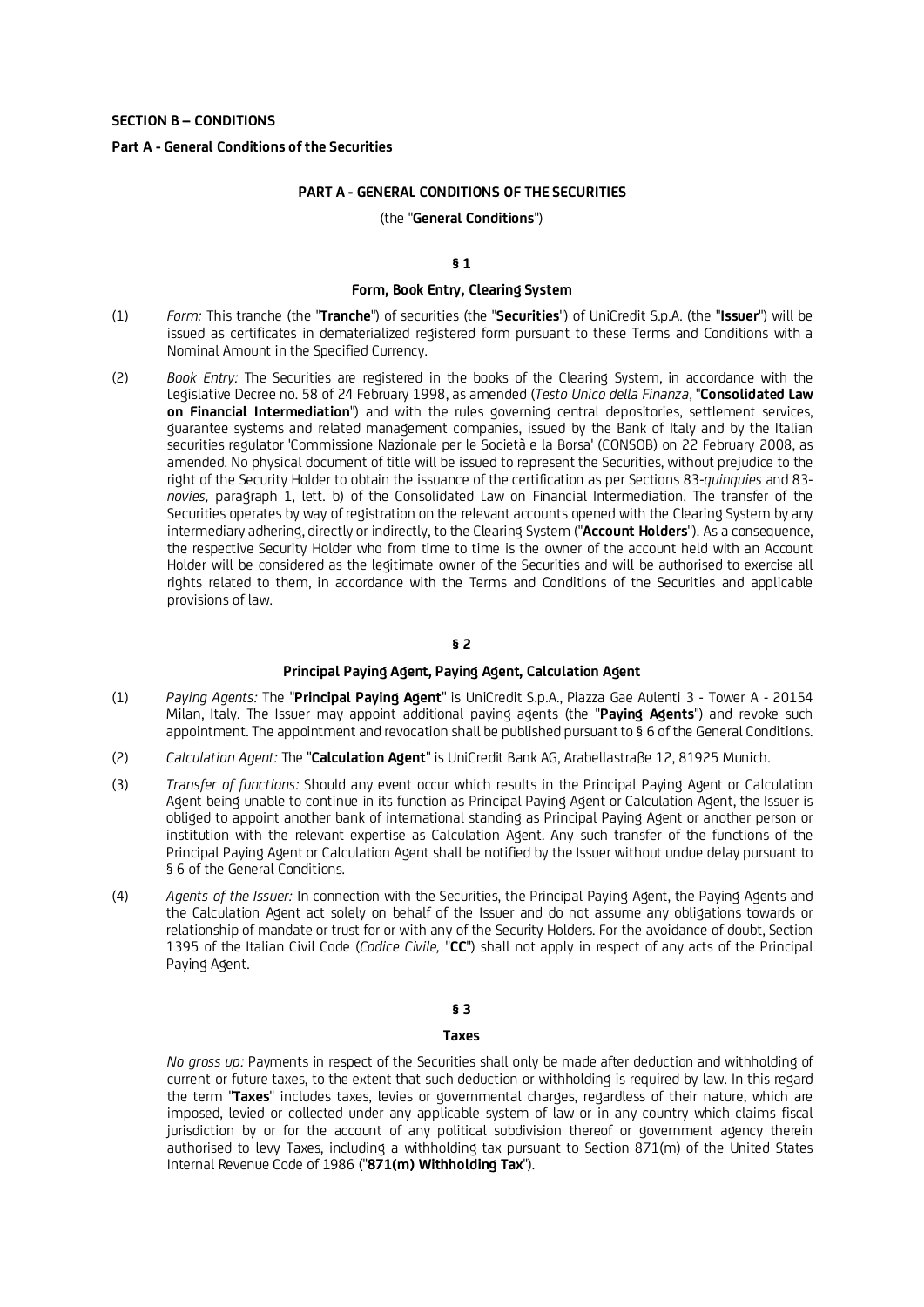The Issuer shall in any case be entitled to take into consideration the 871(m) Withholding Tax by applying the maximum tax rate as a flat rate (plus value added tax, if applicable). In no case the Issuer is obliged to compensate with respect to any Taxes deducted or withheld.

The Issuer shall report on the deducted and withheld Taxes to the competent government agencies, except, these obligations are imposed upon any other person involved, subject to the legal and contractual requirements of the respective applicable tax rules.

# **§ 4**

# **Status**

The obligations of the Issuer under the Securities constitute direct, unconditional, unsubordinated and unsecured obligations of the Issuer respectively, ranking (subject to any obligations preferred by any applicable law (also subject to the bail-in instruments as implemented under Italian law)) pari passu with all other unsecured obligations (other than obligations ranking junior to the senior notes from time to time (including non-preferred senior notes and any further obligations permitted by law to rank junior to the senior notes following the Issue Date), if any) of the Issuer, present and future and, in the case of the senior notes, pari passu and rateably without any preference among themselves.

# **§ 5**

### **Substitution of the Issuer**

- (1) The Issuer may without the consent of the Security Holders, if no payment of principal or interest on any of the Securities is in default, at any time substitute the Issuer for any Affiliate of the Issuer as principal debtor in respect of all obligations of the Issuer under the Securities (the "**New Issuer**"), provided that
	- (a) the New Issuer assumes all obligations of the Issuer in respect of the Securities;
	- (b) the Issuer and the New Issuer have obtained all authorizations and have satisfied all other conditions as necessary to ensure that the Securities are legal, valid and enforceable obligations of the New Issuer;
	- (c) the Issuer and the New Issuer may transfer to the Principal Paying Agent in the currency required hereunder and without being obligated to deduct or withhold taxes or other duties of whatever nature levied by the country, in which the New Issuer or the Issuer has its domicile or tax residence, all amounts required for the fulfilment of the payment obligations arising under the Securities;
	- (d) the New Issuer has agreed to indemnify and hold harmless each Security Holder against any tax, duty or other governmental charge imposed on such Security Holder in respect of such substitution and
	- (e) the Issuer irrevocably and unconditionally guarantees proper payment of the amounts due under these Terms and Conditions.

For purposes of this § 5 (1) "**Affiliate**" means a company controlling, controlled by, or under common control with, the Issuer, provided that the term "controlled" ("*controllate*") shall have the meaning ascribed to it in Section 93 of the Consolidated Law on Financial Intermediation and the terms "controlling" and "common control" shall be interpreted accordingly.

- (2) *Notice*: Any such substitution shall be notified in accordance with § 6 of the General Conditions.
- (3) *References*: In the event of any such substitution, any reference in these Terms and Conditions to the Issuer shall be deemed to refer to the New Issuer. Furthermore, any reference to the country, in which the Issuer is domiciled or resident for taxation purposes shall be deemed to refer to the country of domicile or residence for taxation purposes of the New Issuer.

# **§ 6**

### **Notices**

(1) To the extent these Terms and Conditions provide for a notice pursuant to this § 6, these will be published on the Website for Notices (or another website communicated by the Issuer with at least six weeks advance notice in accordance with these provisions) and become effective vis-à-vis the Security Holders through such publication unless the notice provides for a later effective date. If and to the extent that binding provisions of effective law or stock exchange provisions provide for other forms of publication, such publications must be made in addition and as provided for.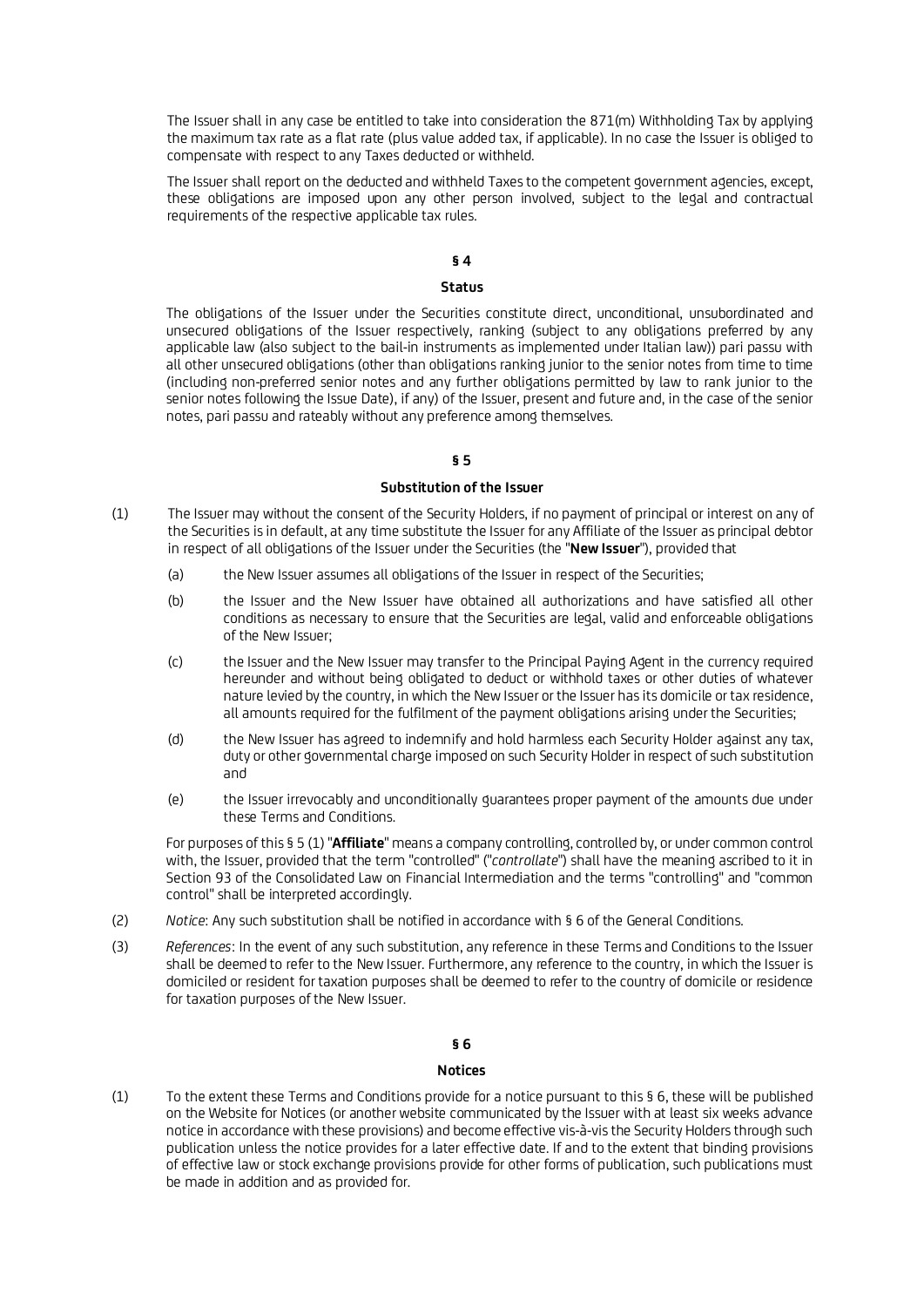Other publications with regard to the Securities are published on the Website of the Issuer (or any successor website).

(2) In addition, the Issuer may deliver all notices concerning the Securities to the Clearing System for communication by the Clearing System to the Security Holders. Any such notice shall be deemed to have been given to the Security Holders on the seventh Banking Day after the day on which the said notice was given to the Clearing System.

For the avoidance of doubt, any notice published on the Website for Notices which has become effective shall prevail the notice via the Clearing System.

### **§ 7**

# **Issuance of additional Securities, Repurchase**

- (1) *Issuance of additional Securities*: The Issuer reserves the right from time to time without the consent of the Security Holders to issue additional Securities with identical terms and conditions (except for the issue date and the issue price), so that the same shall be consolidated and form a single series (the "**Series**") with this Tranche. The term "Securities" shall, in the event of such increase, also comprise all additionally issued Securities.
- (2) *Repurchase*: The Issuer shall be entitled at any time to purchase Securities in the market or otherwise and at any price. Securities repurchased by the Issuer may, at the Issuer's discretion, be held, resold or forwarded to the Principal Paying Agent for cancellation.

### **§ 8**

### **(intentionally omitted)**

# **§ 9**

### **Partial Invalidity, Corrections**

- (1) *Invalidity:* Should any provision of these Terms and Conditions be or become invalid or unenforceable in whole or in part, the remaining provisions are not affected thereby. Any gap arising as a result of invalidity or unenforceability of these Terms and Conditions is to be filled with a provision that corresponds to the meaning and intent of these Terms and Conditions and is in the interest of the parties.
- (2) *Typing and calculation errors*, *inaccuracies and inconsistencies:* The Issuer may amend these Terms and Conditions without having to obtain the prior consent of the Security Holders, provided that such amendments (i) do not prejudice the rights or interests of the Security Holders and (ii) are aimed at correcting a manifest or obvious error, or at removing inaccuracies or inconsistencies from the text. Any notices to the Security Holders relating to the amendments referred to in the previous sentence shall be made in accordance with Section 6 of these Terms and Conditions.

# **§ 10**

# **Applicable Law, Choice of Forum**

- (1) *Applicable law:* The Securities, as to form and content, and all rights and obligations thereunder shall be governed by the laws of the Republic of Italy.
- (2) *Choice of Forum:* To the extent permitted by law, all disputes arising from or in connection with the matters governed by these Terms and Conditions shall be brought before the Tribunal of Milan, Italy.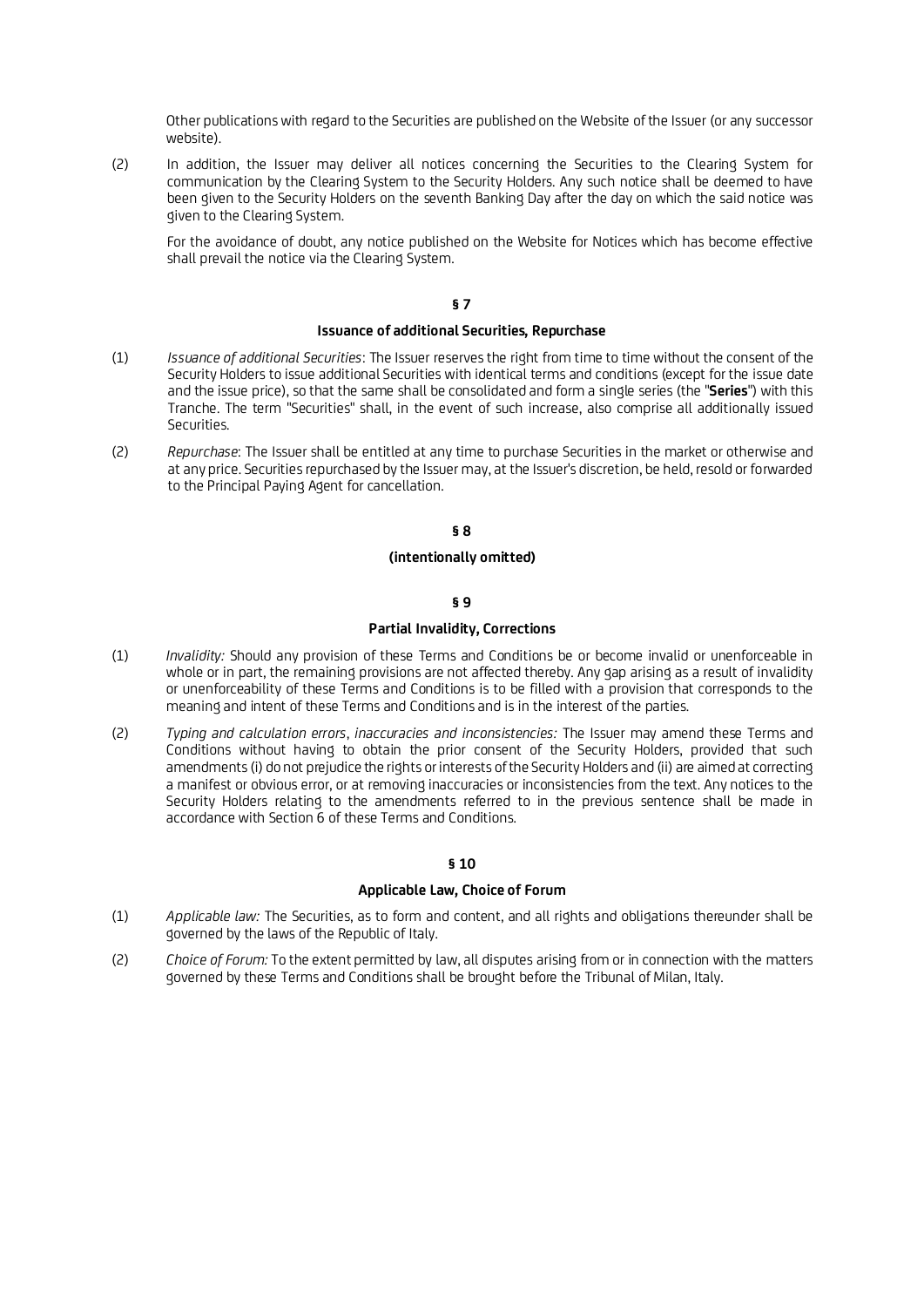# **Part B - Product and Underlying Data**

# **PART B - PRODUCT AND UNDERLYING DATA**

(the "**Product and Underlying Data**")

# **§ 1**

# **Product Data**

| ISIN:           | IT0005482226                    |
|-----------------|---------------------------------|
| WKN:            | A <sub>2</sub> FHA <sub>5</sub> |
| Reuters:        | IT0005482226=HVBG               |
| Series Number:  | PI029842                        |
| Tranche Number: |                                 |

# **Issuance Data**

| First Trade Date:                 | 21 April 2022                                             |
|-----------------------------------|-----------------------------------------------------------|
| Issue Date:                       | 11 May 2022                                               |
| Nominal Amount:                   | EUR 100.00                                                |
| Specified Currency:               | Euro (" <b>EUR</b> ")                                     |
| Websites for Notices:             | www.investimenti.unicredit.it and<br>www.borsaitaliana.it |
| Website of the Issuer:            | www.unicreditgroup.eu                                     |
| Issue Volume of Series in units:  | up to 300,000 Securities                                  |
| Issue Volume of Tranche in units: | up to 300,000 Securities                                  |
| Issue Price:                      | EUR 100.00 per Security                                   |
|                                   |                                                           |

# **Specific Data**

| Underlying:                     | Air Liquide S.A. |
|---------------------------------|------------------|
| Reference Price:                | Closing price    |
| Barrier Level:                  | 70%              |
| Strike Level:                   | 100%             |
| Final Redemption Factor:        | 100%             |
| Final Redemption Amount:        | EUR 100.00       |
| Maximum Amount:                 | EUR 132.75       |
| Initial Observation Date:       | 10 May 2022      |
| Final Observation Date:         | 4 May 2027       |
| Expiry Date (Data di Scadenza): | 11 May 2027      |
| Final Payment Date:             | 11 May 2027      |

**Automatic Early Redemption**

Observation Date (k)  $\begin{array}{c} 4 \text{ May } 2023 \text{ (1), } 3 \text{ May } 2024 \text{ (2), } 2 \text{ May } 2025 \text{ (3), } 4 \end{array}$ May 2026 (4)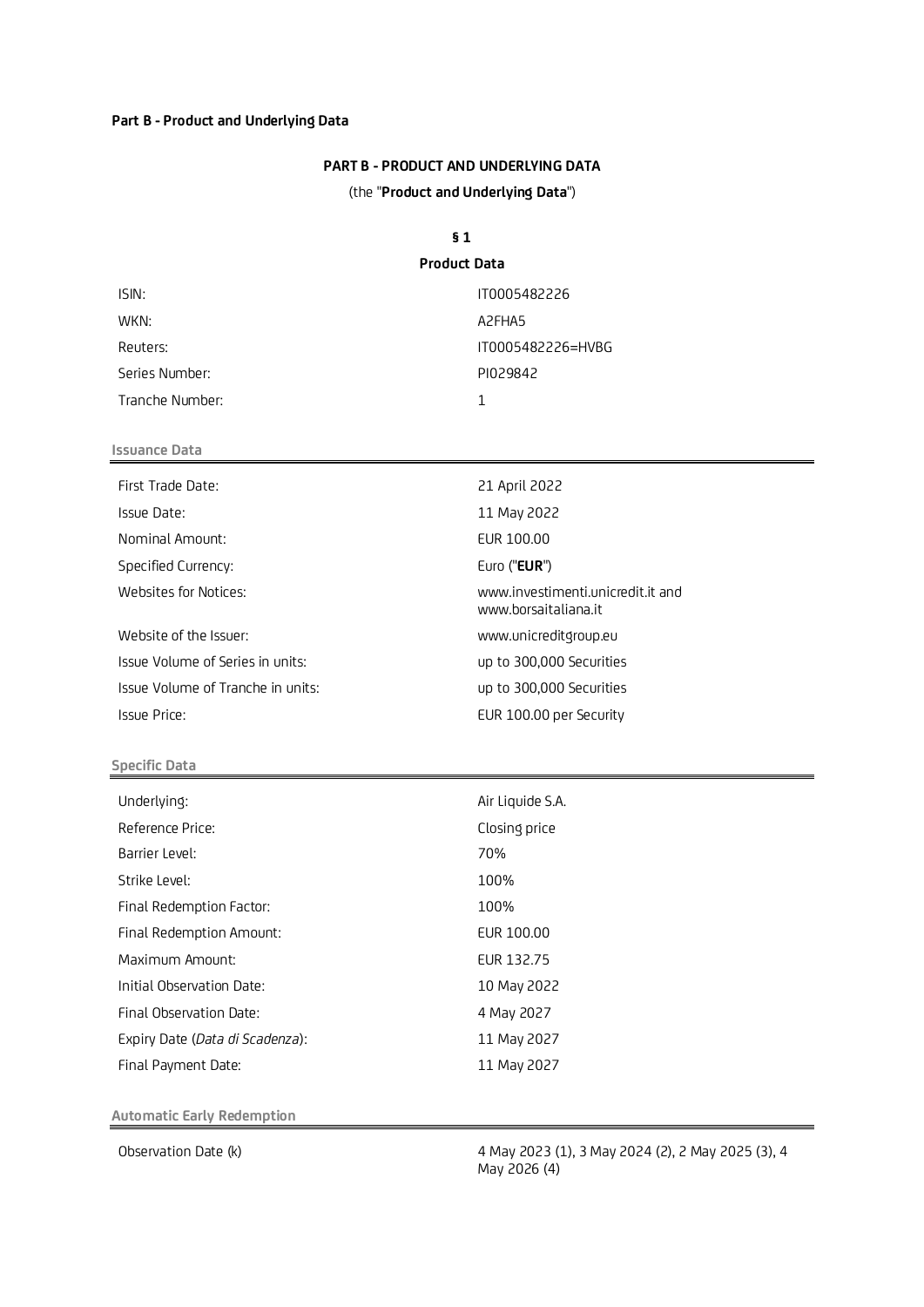Early Redemption Factor (k) 100% (1), 100% (2), 100% (3), 100% (4) Early Redemption Amount (k) <br>EUR 106.55 (1), EUR 113.10 (2), EUR 119.65 (3), EUR 126.20 (4) Early Payment Date (k) 11 May 2023 (1), 10 May 2024 (2), 9 May 2025 (3),

11 May 2026 (4)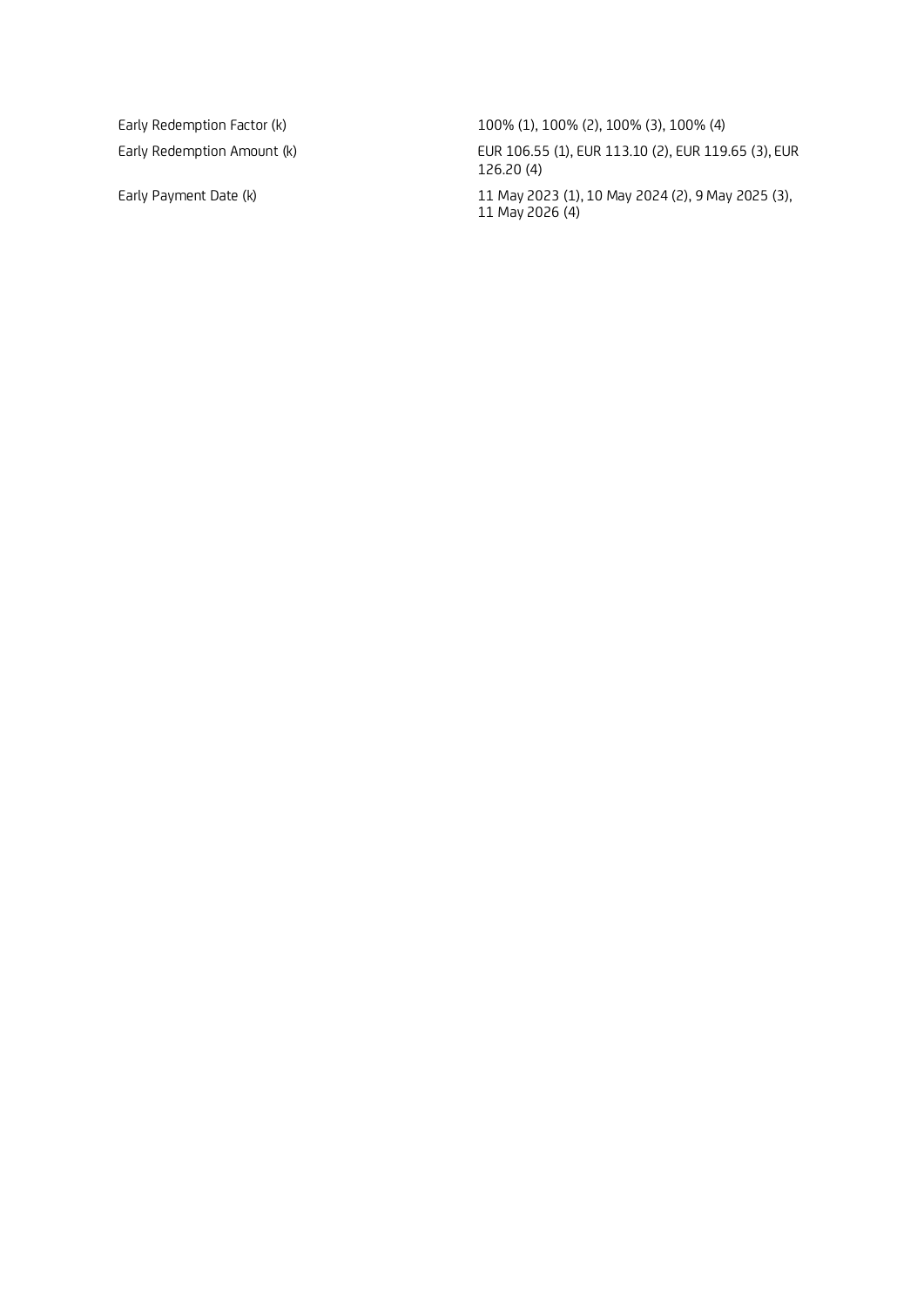# **§ 2 Underlying Data**

| Underlying:          | Air Liquide S.A.            |
|----------------------|-----------------------------|
| Underlying Currency: | EUR                         |
| ISIN:                | FR0000120073                |
| Reuters:             | AIRP.PA                     |
| Bloomberg:           | AI FP Equity                |
| Relevant Exchange:   | Euronext <sup>®</sup> Paris |
| Website:             | www.airliquide.com          |

For further information regarding the past and future performance of the Underlying and its volatility, please refer to the Website as specified in the table (or any successor page).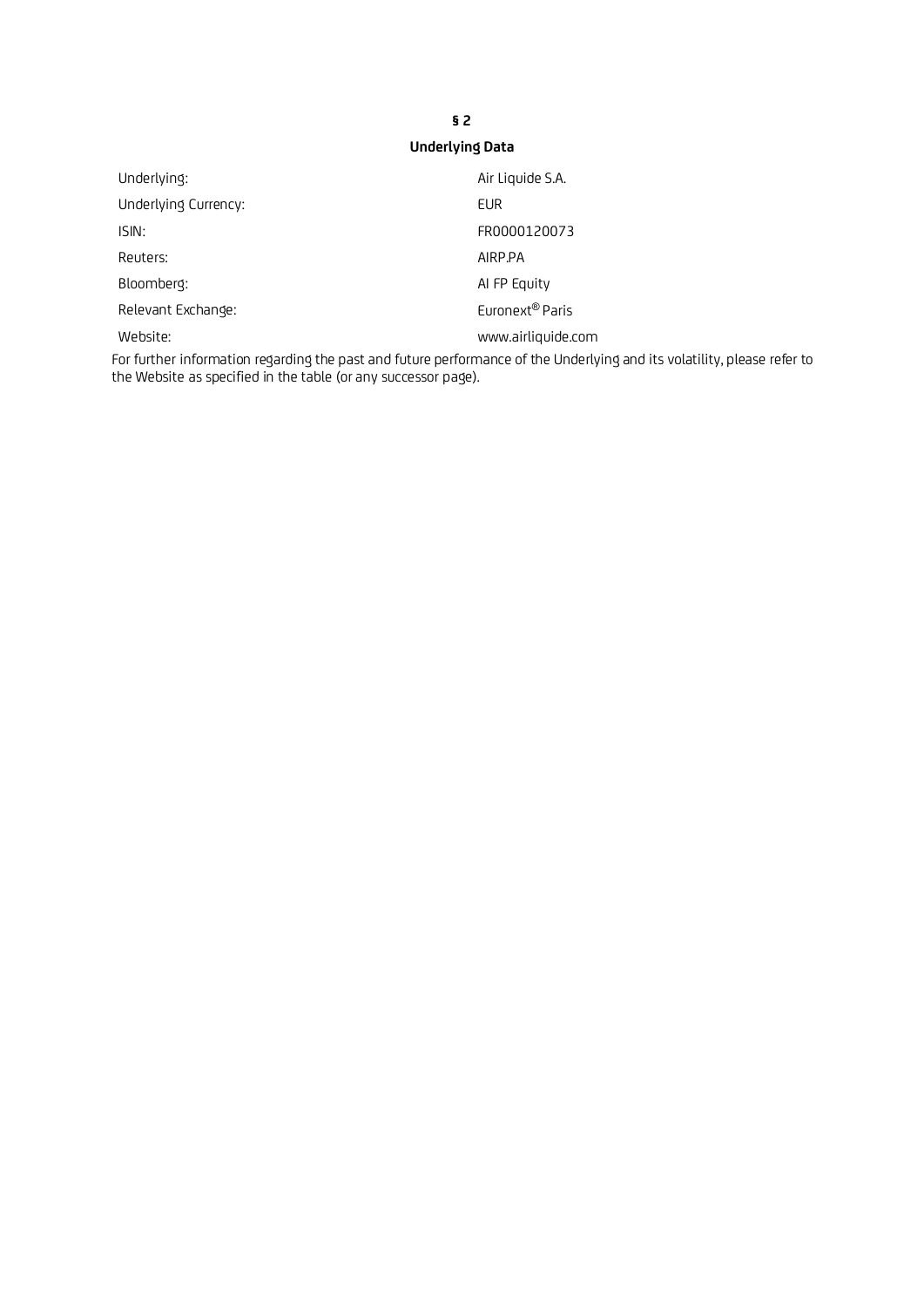#### **Part C - Special Conditions of the Securities**

## **PART C - SPECIAL CONDITIONS OF THE SECURITIES**

#### (the "**Special Conditions**")

# **§ 1**

### **Definitions**

#### "**Adjustment Event**" means each of the following events:

- (a) each measure taken by the company that has issued the Underlying or by a third party, which would – due to a change in the legal and financial position, in particular a change in the company's fixed assets and capital – affect the Underlying not only immaterially (in particular capital increase against cash contribution, issuance of securities with options or conversion rights into shares, capital increase with company funds, distribution of special dividends, share splits, merger, liquidation, nationalisation); whether this is the case shall be determined by the Calculation Agent acting in accordance with relevant market practice and in good faith;
- (b) the Determining Futures Exchange adjusts the Underlying Linked Derivatives;
- (c) a Hedging Disruption occurs;
- (d) any event which is economically equivalent to one of the above-mentioned events with regard to its consequences on the Underlying; whether this is the case shall be determined by the Calculation Agent acting in accordance with relevant market practice and in good faith.

"**Banking Day**" means each day (other than a Saturday or Sunday) on which the Clearing System and the Trans-European Automated Real-time Gross settlement Express Transfer-System (TARGET2) ("**TARGET2**") are open for business.

"**Barrier**" means Barrier Level x R (initial).

"**Barrier Event**" means that R (final) is lower than the Barrier.

"**Barrier Level**" means the Barrier Level as specified in § 1 of the Product and Underlying Data.

"**Calculation Agent**" means the Calculation Agent as specified in § 2 (2) of the General Conditions.

"**Calculation Date**" means each day on which the Reference Price is published by the Relevant Exchange.

"**Call Event**" means Share Call Event.

"**Change in Law**" means that due to

- (a) the coming into effect of changes in laws or regulations (including but not limited to tax laws or capital market provisions) or
- (b) a change in relevant case law or administrative practice (including but not limited to the administrative practice of the tax or financial supervisory authorities),

if such changes become effective on or after the First Trade Date,

- (c) the holding, acquisition or sale of the Underlying or assets that are needed in order to hedge price risks or other risks with respect to its obligations under the Securities is or becomes wholly or partially illegal for the Issuer or
- (d) the costs associated with the obligations under the Securities have increased substantially (including but not limited to an increase in tax obligations, the reduction of tax benefits or other negative consequences with regard to tax treatment).

The Issuer determines acting in accordance with relevant market practice and in good faith whether this is the case.

"**Clearance System**" means the principal domestic clearance system customarily used for settling trades with respect to the Underlying; such system shall be determined by the Calculation Agent acting in accordance with relevant market practice and in good faith.

"**Clearance System Business Day**" means, with respect to the Clearance System, any day (other than a Saturday or Sunday) on which the Clearance System is open for the acceptance and execution of settlement instructions.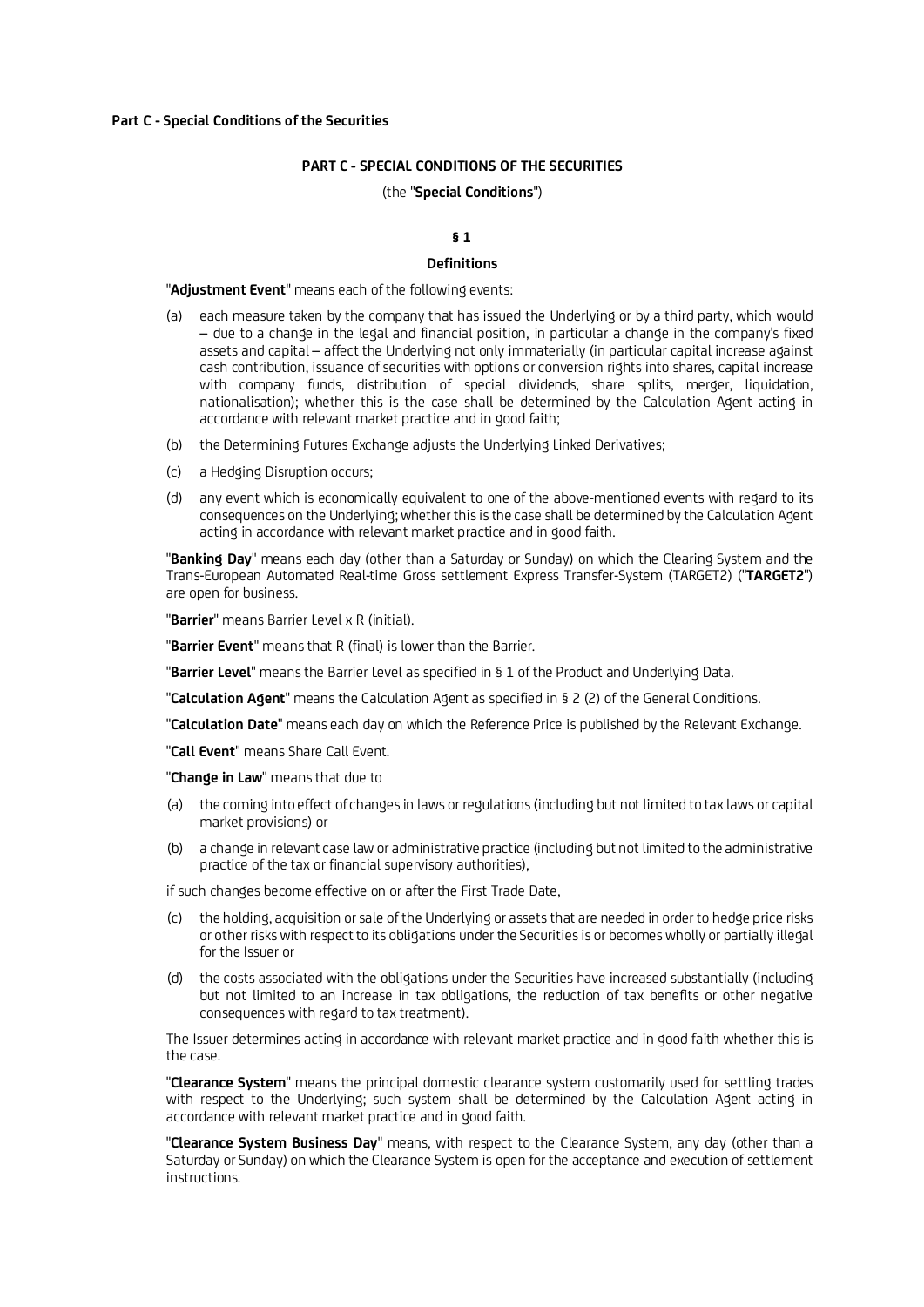"**Clearing System**" means Monte Titoli S.p.A., with offices in Piazza degli Affari no. 6, Milan, Italy ("**Monte Titoli**").

"**Determining Futures Exchange**" means the options and/or futures exchange, on which respective derivatives of the Underlying (the "**Underlying Linked Derivatives**") are most liquidly traded; such options and/or futures exchange shall be determined by the Calculation Agent acting in accordance with relevant market practice and in good faith by way of notice pursuant to § 6 of the General Conditions in accordance with such derivative's number or liquidity.

In the case of a material change in the market conditions at the Determining Futures Exchange, such as a final discontinuation of Underlying Linked Derivatives' quotation at the Determining Futures Exchange or a considerably restricted number or liquidity, it shall be substituted as the Determining Futures Exchange by another options and/or futures exchange that offers satisfactorily liquid trading in the Underlying Linked Derivatives (the "**Substitute Futures Exchange**"); such options and/or futures exchange shall be determined by the Calculation Agent acting in accordance with relevant market practice and in good faith. In the event of such substitution, any reference to the Determining Futures Exchange in the Terms and Conditions of these Securities shall be deemed to refer to the Substitute Futures Exchange.

"**Early Payment Date (k)**" means the "Early Payment Date (k)" as specified in § 1 of the Product and Underlying Data.

"**Early Redemption Amount (k)**" means the "Early Redemption Amount (k)" as calculated or, respectively specified by the Calculation Agent pursuant to § 4 (2) of the Special Conditions.

"**Early Redemption Event (k)**" means that R (k) is equal to or greater than the Early Redemption Level (k) on the respective Observation Date (k).

"**Early Redemption Factor (k)**" means the "Early Redemption Factor (k)" as specified in § 1 of the Product and Underlying Data.

"**Early Redemption Level (k)**" means the Early Redemption Factor (k) x R (initial).

"**Expiry Date (***Data di Scadenza***)**" means the Expiry Date as specified in § 1 of the Product and Underlying Data.

"**Final Payment Date**" means the Final Payment Date as specified in § 1 of the Product and Underlying Data.

"**Final Redemption Amount**" means the Final Redemption Amount as specified in § 1 of the Product and Underlying Data.

"**Final Redemption Event**" means that the Reference Price is equal to or greater than the Final Redemption Level on the Final Observation Date.

"**Final Redemption Factor**" means the Final Redemption Factor as specified in § 1 of the Product and Underlying Data.

"**Final Redemption Level**" means the Final Redemption Factor x R (initial).

"**First Trade Date**" means the First Trade Date as specified in § 1 of the Product and Underlying Data.

"**Hedging Disruption**"means that the Issuer is not able to

- (a) close, continue or carry out transactions or acquire, exchange, hold or sell assets (respectively) which are needed in order to hedge price risks or other risks with regard to its obligations under the Securities; whether this is the case shall be determined by the Issuer acting in accordance with relevant market practice and in good faith; or
- (b) realise, reclaim or pass on proceeds from such transactions or assets,

under conditions which are economically substantially equivalent to those on the First Trade Date.

"**Increased Costs of Hedging**"means that the Issuer has to pay a substantially higher amount of taxes, duties, expenditures and fees (with the exception of broker fees) compared to the First Trade Date in order to

- (a) close, continue or carry out transactions or acquire, exchange, hold or sell assets (respectively) which are needed in order to hedge price risks or other risks with regard to its obligations under the Securities; whether this is the case shall be determined by the Issuer acting in accordance with relevant market practice and in good faith; or
- (b) realise, reclaim or pass on proceeds from such transactions or assets,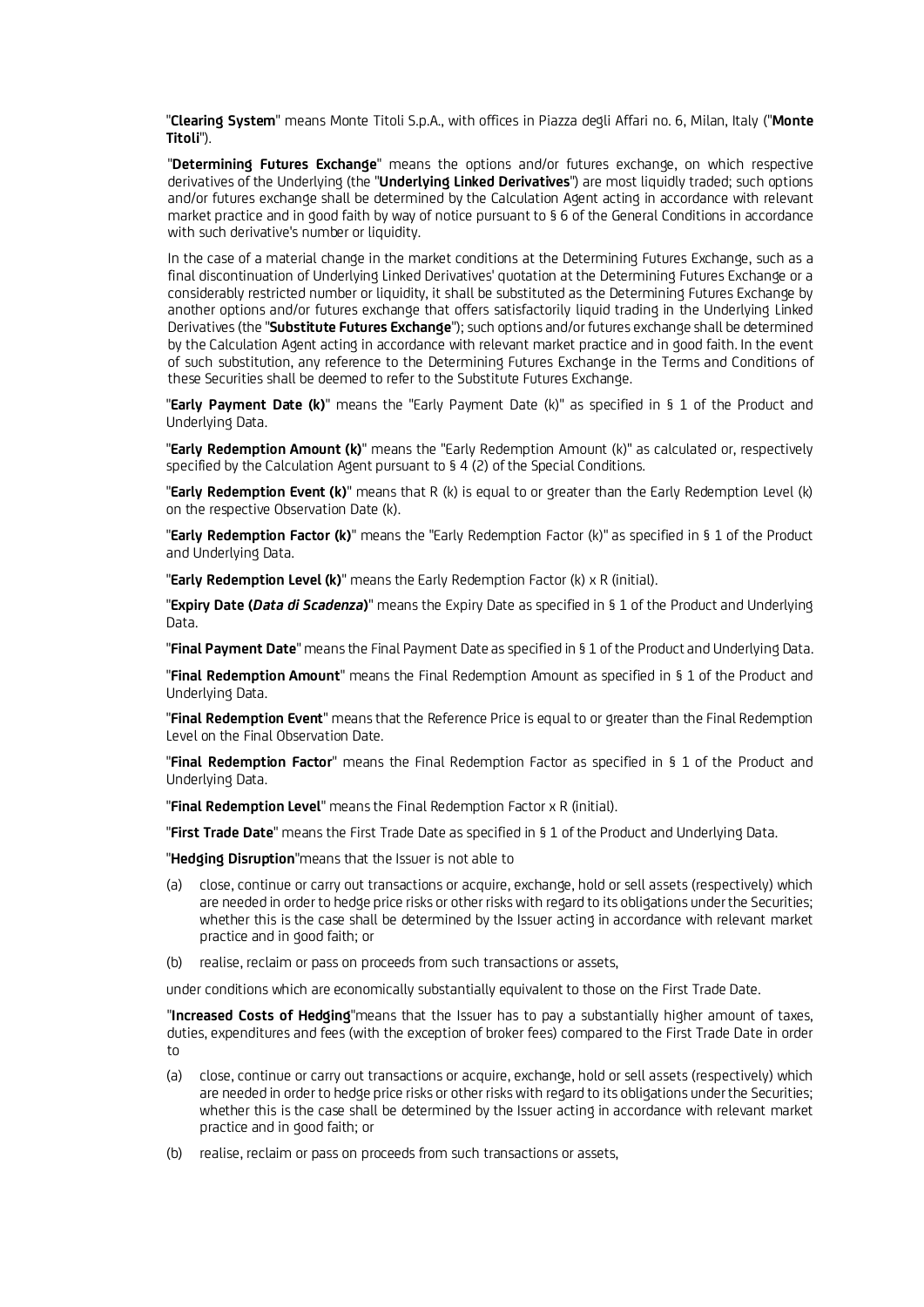whereas cost increases due to a deterioration of the credit-worthiness of the Issuer are not considered as Increased Costs of Hedging.

"**Issue Date**" means the Issue Date as specified in § 1 of the Product and Underlying Data.

"**Market Disruption Event**" means each of the following events:

- (a) the failure of the Relevant Exchange to open for trading during its regular trading sessions;
- (b) the suspension or restriction of trading in the Underlying on the Relevant Exchange;
- (c) in general the suspension or restriction of trading in an Underlying Linked Derivative on the Determining Futures Exchange;

to the extent that such Market Disruption Event occurs in the last hour prior to the normal calculation of the Reference Price which is relevant for the Securities and continues at the point of time of the normal calculation and is material; whether this is the case shall be determined by the Calculation Agent acting in accordance with relevant market practice and in good faith. Any restriction of the trading hours or the number of days on which trading takes place on the Relevant Exchange or, as the case may be, the Determining Futures Exchange, shall not constitute a Market Disruption Event provided that the restriction occurs due to a previously announced change in the rules of the Relevant Exchange or, as the case may be, the Determining Futures Exchange.

"**Maximum Amount**" means the Maximum Amount as specified in § 1 of the Product and Underlying Data.

"**Nominal Amount**" means the Nominal Amount as specified in § 1 of the Product and Underlying Data.

"**Observation Date**" means each of the following Observation Dates:

"**Final Observation Date**" means the Final Observation Date as specified in § 1 of the Product and Underlying Data. If the Final Observation Date is not a Calculation Date, the immediately following day, which is a Calculation Date shall be the Final Observation Date. The Final Payment Date shall be postponed accordingly. Interest shall not be payable due to such postponement.

"**Initial Observation Date**" means the Initial Observation Date as specified in § 1 of the Product and Underlying Data. If the Initial Observation Date is not a Calculation Date, the immediately following day, which is a Calculation Date shall be the Initial Observation Date.

"**Observation Date (k)**" means each of the Observation Dates (k) as specified in § 1 of the Product and Underlying Data. If an Observation Date (k) is not a Calculation Date, the immediately following day, which is a Calculation Date shall be the respective Observation Date (k). The respective Early Payment Date (k) shall be postponed accordingly. Interest shall not be payable due to such postponement.

"**Principal Paying Agent**" means the Principal Paying Agent as specified in § 2 (1) of the General Conditions.

"**R (final)**" means the Reference Price on the Final Observation Date.

"**R (initial)**" means the Reference Price on the Initial Observation Date.

"**R (k)**" means the Reference Price on the respective Observation Date (k).

"**Redemption Amount**" means the Redemption Amount as calculated or, respectively, specified by the Calculation Agent pursuant to § 4 of the Special Conditions.

"**Reference Price**" means the Reference Price of the Underlying as specified in § 1 of the Product and Underlying Data.

"**Relevant Exchange**" means the Relevant Exchange as specified in § 2 of the Product and Underlying Data.

In the case of a material change in the market conditions at the Relevant Exchange, such as a final discontinuation of the quotation of the Underlying at the Relevant Exchange and the quotation at a different stock exchange or a considerably restricted number or liquidity, the Relevant Exchange shall be substituted as the Relevant Exchange by another exchange that offers satisfactorily liquid trading in the Underlying (the "**Substitute Exchange**"); such exchange shall be determined by the Calculation Agent acting in accordance with relevant market practice and in good faith. In this case, any reference to the Relevant Exchange in the Terms and Conditions of these Securities shall be deemed to refer to the Substitute Exchange.

"**Security Holder**" means the holder of a Security.

"**Settlement Cycle**" means the period of Clearance System Business Days following a transaction on the Relevant Exchange in the Underlying, during which settlement will customarily take place according to the rules of the Relevant Exchange.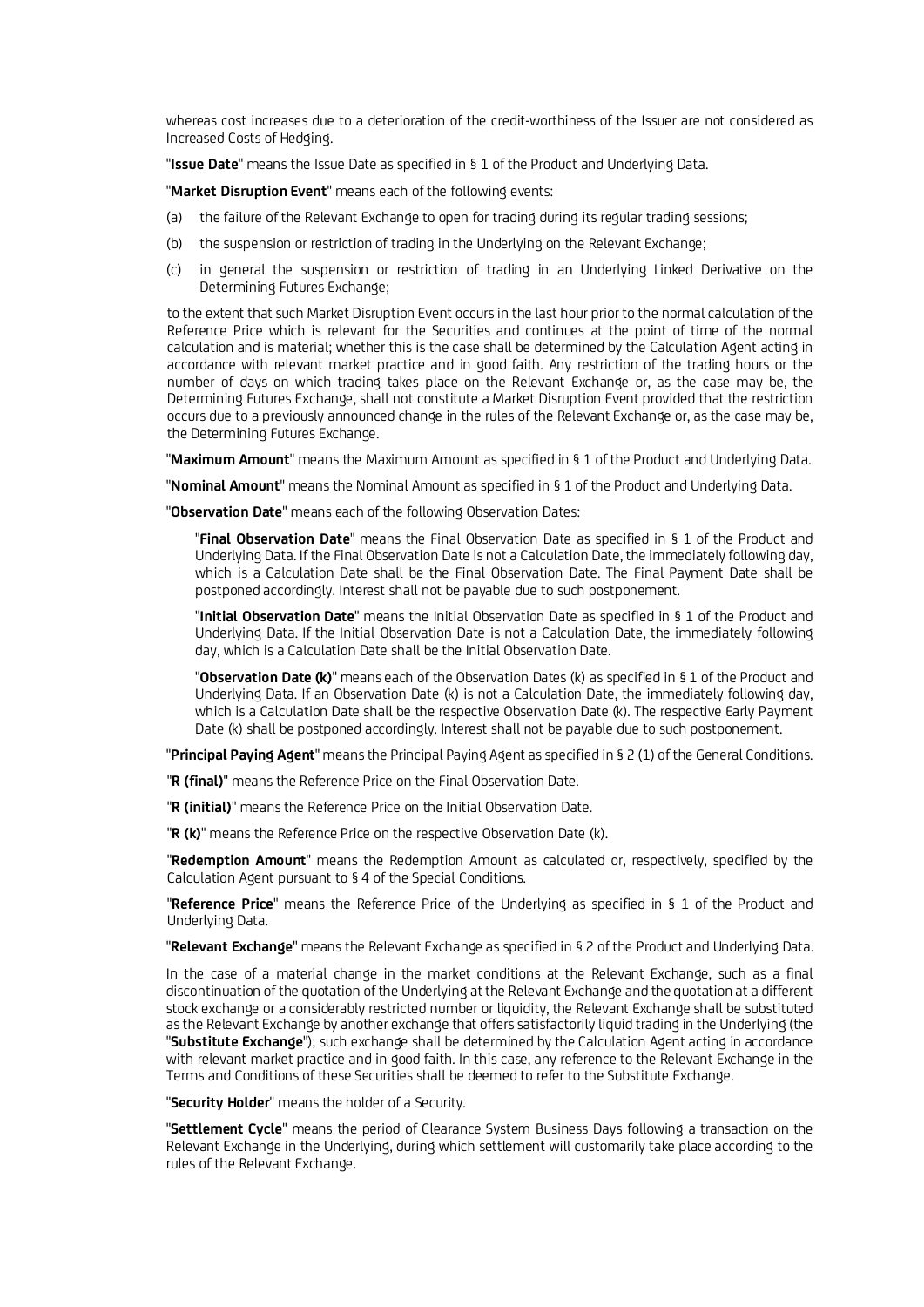"**Share Call Event**" means each of the following events:

- (a) the quotation of the Underlying at the Relevant Exchange is suspended or ceased indefinitely and no suitable Replacement Underlying or Replacement Exchange is available or can be determined; whether this is the case shall be determined by the Calculation Agent acting in accordance with relevant market practice and in good faith;
- (b) the quotation of the Underlying at the Relevant Exchange no longer occurs in the Underlying Currency;
- (c) a Change in Law and/or a Hedging Disruption and/or Increased Costs of Hedging occur;
- (d) the Determining Futures Exchange terminates the Underlying Linked Derivatives early;
- (e) an adjustment pursuant to § 8 (1) of the Special Conditions is not possible or not reasonable with regard to the Issuer and/or the Security Holders; whether this is the case shall be determined by the Calculation Agent acting in accordance with relevant market practice and in good faith.

"**Specified Currency**" means the Specified Currency as specified in § 1 of the Product and Underlying Data.

"**Strike**" means the Strike Level x R (initial).

"**Strike Level**" means the Strike Level as specified in § 1 of the Product and Underlying Data.

"**Terms and Conditions**" means the terms and conditions of these Securities as set out in the General Conditions (Part A), the Product and Underlying Data (Part B) and the Special Conditions (Part C).

"**Underlying**" means the Underlying as specified in § 1 of the Product and Underlying Data.

"**Underlying Currency**" means the Underlying Currency as specified in § 2 of the Product and Underlying Data.

"**Website for Notices**" means the Website(s) for Notices as specified in § 1 of the Product and Underlying Data.

"**Websites of the Issuer**" means the Website(s) of the Issuer as specified in § 1 of the Product and Underlying Data.

### **§ 2**

#### **Interest**

*Interest:* The Securities do not bear interest.

### **§ 3**

### **Redemption**

(1) *Redemption:* The Securities shall be redeemed by payment of the Redemption Amount.

Payment of the Redemption Amount shall be made on the Final Payment Date pursuant to the provisions of § 6 of the Special Conditions.

(2) *Automatic Early Redemption:* If, with respect to an Observation Date (k), an Early Redemption Event (k) has occurred, the Securities will be automatically early redeemed on the immediately following Early Payment Date (k) by payment of the respective Early Redemption Amount (k) on the respective Early Payment Date (k) pursuant to the provisions of § 6 of the Special Conditions.

### **§ 4**

#### **Redemption Amount**

- (1) *Redemption Amount:* The Redemption Amount corresponds to an amount in the Specified Currency calculated or specified by the Calculation Agent as follows:
	- If a Final Redemption Event and no Barrier Event has occurred, the Redemption Amount corresponds to the Maximum Amount.
	- If no Final Redemption Event and no Barrier Event has occurred, the Redemption Amount corresponds to the Final Redemption Amount.
	- If a Barrier Event has occurred, the Redemption Amount is specified according to the following formula: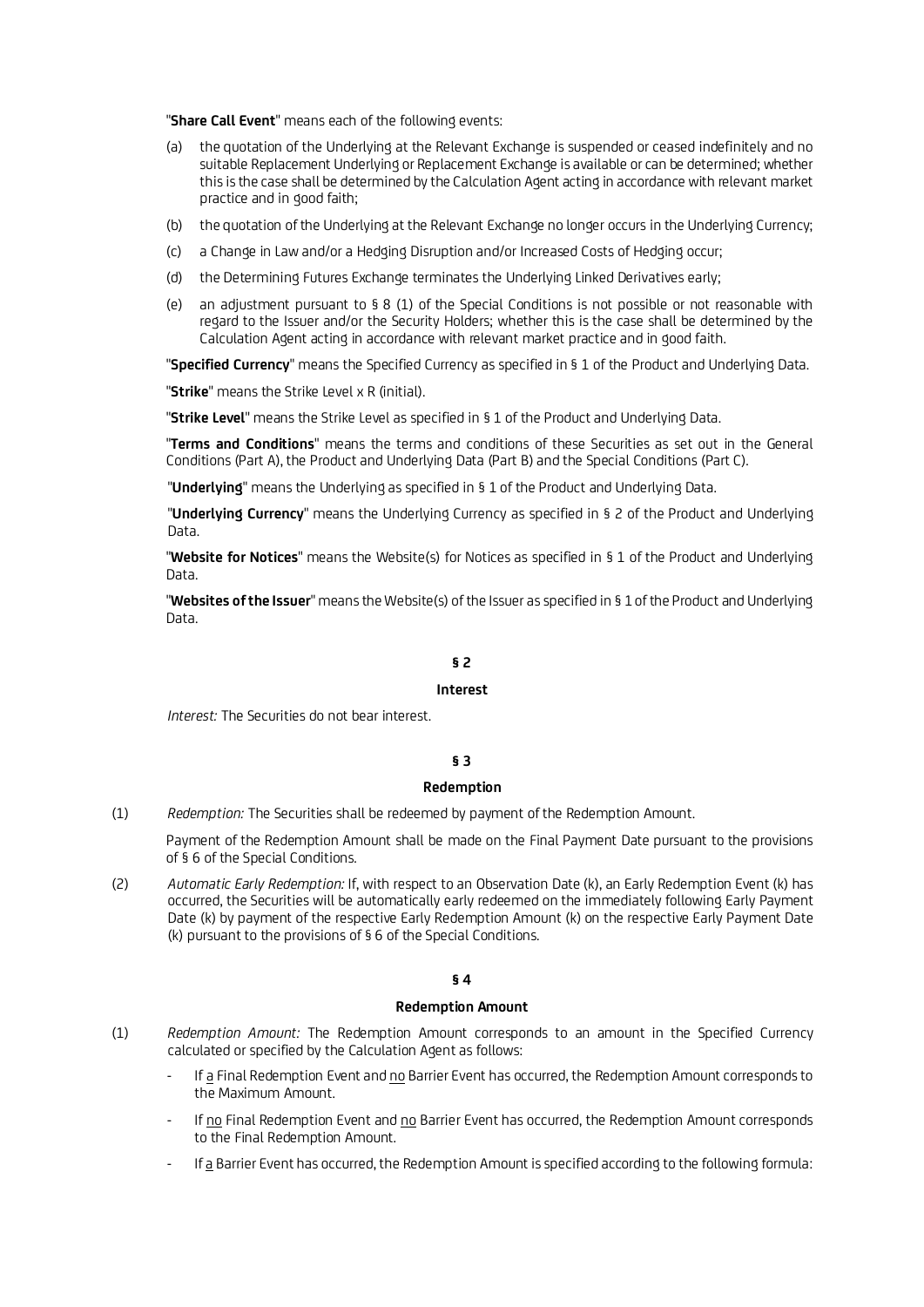Redemption Amount = Nominal Amount x R (final) / Strike

However, in this case, the Redemption Amount shall not be greater than the Nominal Amount.

(2) *Early Redemption Amount:* The Early Redemption Amount (k) for an Early Payment Date (k) is specified in § 1 of the Product and Underlying Data.

### **§ 5**

# **Issuer's Extraordinary Call Right**

*Issuer's Extraordinary Call Right*: Upon the occurrence of a Call Event the Issuer may call the Securities extraordinarily by giving notice pursuant to § 6 of the General Conditions and redeem the Securities at their Cancellation Amount. Such call shall become effective at the time indicated in the notice.

The "**Cancellation Amount**" shall be the fair market value of the Securities as of the tenth Banking Day before the extraordinary call becomes effective, determined by the Calculation Agent acting in accordance with relevant market practice and in good faith under then prevailing circumstances.

The determination of the fair market value is based on the economic equivalent of the Issuer's payment obligations to the Security Holders consistent with the provisions for the redemption profile, interest or other additional amounts of the Securities that would otherwise be due after the day on which the extraordinary call becomes effective and which is adjusted for taking into consideration the following parameters as of the tenth Banking Day before the extraordinary call becomes effective: the price of the Underlying, the remaining time to maturity, the estimated volatility, the expected dividends (if applicable), the current market interest rate as well as the interest spread associated with the credit default risk of the Issuer and any other relevant market parameter that can influence the value of the Securities.

The Cancellation Amount will be paid within five Banking Days following the date as of which the extraordinary call becomes effective, or at the date specified in the above mentioned notice, as the case may be, pursuant to the provisions of § 6 of the Special Conditions.

# **§ 6**

### **Payments**

- (1) *Rounding:* The amounts payable under these Terms and Conditions shall be rounded up or down to the nearest EUR 0.01, with EUR 0.005 being rounded upwards.
- (2) *Business day convention:* If the due date for any payment under the Securities (the "**Payment Date**") is not a Banking Day then the Security Holders shall not be entitled to payment until the next following Banking Day. The Security Holders shall not be entitled to further interest or other payments in respect of such delay.
- (3) *Manner of payment, discharge:* All payments shall be made to the Principal Paying Agent. The Principal Paying Agent shall pay the amounts due to the Clearing System to be credited to the respective accounts of the depository banks and to be transferred to the Security Holders. The payment to the Clearing System shall discharge the Issuer from its obligations under the Securities in the amount of such payment.
- (4) *Interest of default:* If the Issuer fails to make payments under the Securities when due, the amount due shall bear interest on the basis of the legal interest rate ('*Saggio degli Interessi legali*'), pursuant to Section 1284 CC, without prejudice to any other mandatory provisions under Italian law. Such accrual of interest starts on the day following the due date of that payment (including) and ends on the effective date of the payment (including).

### **§ 7**

#### **Market Disruptions**

(1) *Postponement:* Notwithstanding the provisions of § 8 of the Special Conditions, if a Market Disruption Event occurs on an Observation Date, the respective Observation Date will be postponed to the next following Calculation Date on which the Market Disruption Event no longer exists.

Any Payment Date relating to such Observation Date shall be postponed if applicable. Interest shall not be payable due to such postponement.

(2) *Discretional valuation:* Should the Market Disruption Event continue for more than 30 consecutive Banking Days, the Calculation Agent shall determine acting in accordance with relevant market practice and in good faith the respective Reference Price required for the calculations or, respectively, specifications described in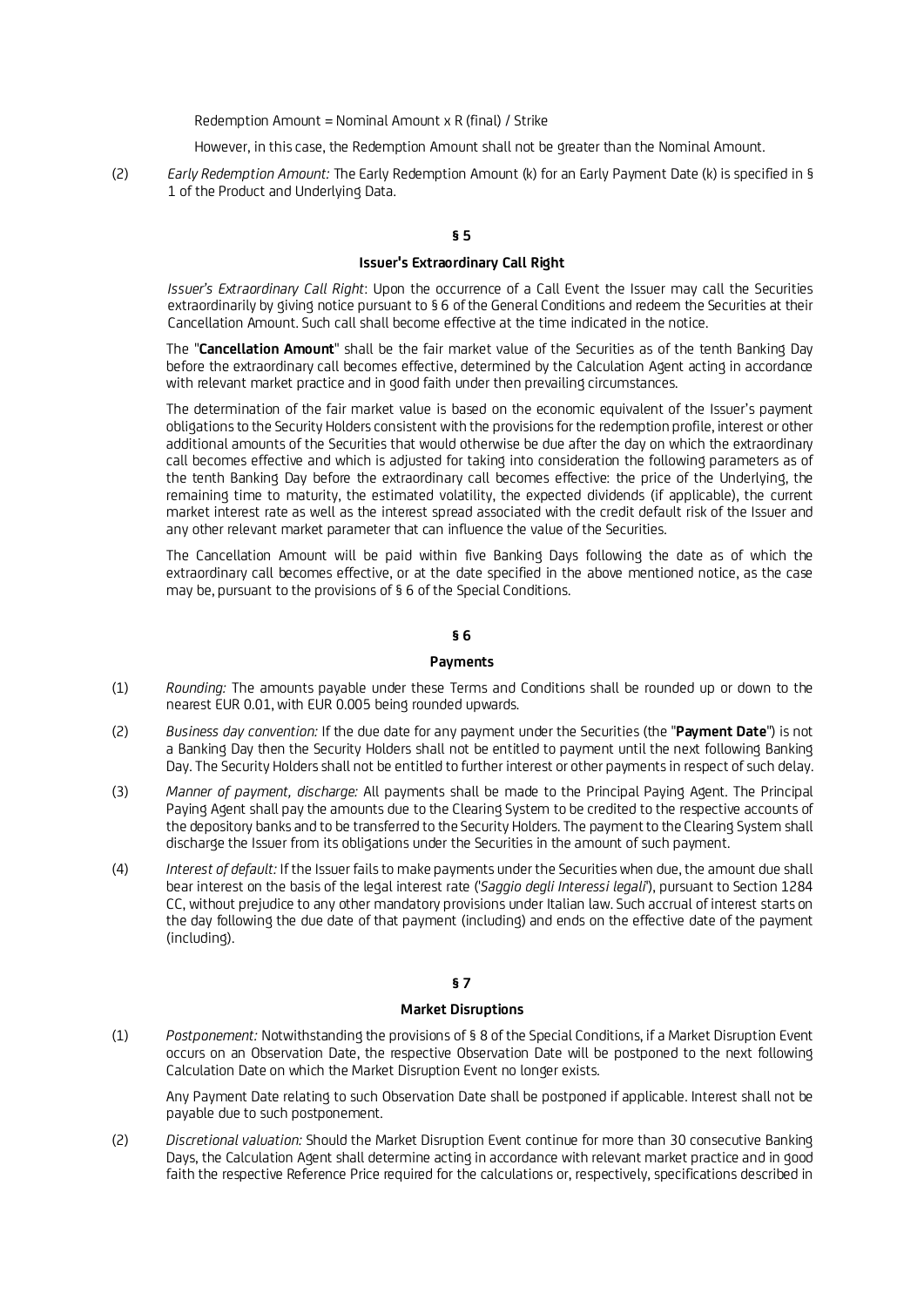the Terms and Conditions of these Securities. Such Reference Price shall be determined in accordance with prevailing market conditions at 10:00 a.m. (Milan local time) on this 31st Banking Day, taking into account the financial position of the Security Holders.

If within these 30 Banking Days traded Derivatives of the Underlying expire and are settled on the Determining Futures Exchange, the settlement price established by the Determining Futures Exchange for the there traded Derivatives will be taken into account in order to conduct the calculations or, respectively, specifications described in the Terms and Conditions of these Securities. In that case, the expiration date for those Derivatives is the respective Observation Date.

# **§ 8**

### **Adjustments, Type of Adjustment, Replacement Specification, Notifications**

(1) *Adjustments*: If an Adjustment Event occurs the Calculation Agent is authorised to adjust the Terms and Conditions of these Securities (the "**Adjustment**"); whether an Adjustment is to be made shall be determined by the Calculation Agent acting in accordance with relevant market practice and in good faith.

The goal of the Adjustment is to appropriately consider the economic impact of the circumstance that triggered the Adjustment Event, so that the economic characteristics of the Securities remain as unchanged as possible, taking into account the interests of the Security Holders as well as the Issuer ("**Adjustment Goal**"). A subsequent adverse change of the value of the Securities resulting from the Adjustment cannot be ruled out.

The Calculation Agent determines all Adjustments according to this § 8 acting in accordance with relevant market practice and in good faith, taking into account the Adjustment Goal. It will only make an Adjustment if such Adjustment is reasonable for the Security Holders as well as for the Issuer, in particular if the circumstance that triggered the Adjustment Event has not only an insignificant impact on the economic characteristics of the Securities; whether this is the case shall be determined by the Calculation Agent acting in accordance with relevant market practice and in good faith.

Within the context of an Adjustment the Calculation Agent proceeds as follows:

- (a) *Adjustment in accordance with the Determining Futures Exchange*: In general, the Calculation Agent will undertake the Adjustment in terms of content and timing in a way that to the greatest extent matches the designated adjustment by the Determining Futures Exchange regarding the Underlying Linked Derivatives. The Calculation Agent is, however, also authorised to make an Adjustment if there is no adjustment made to the Underlying Linked Derivatives by the Determining Futures Exchange. In this case the Calculation Agent will make the Adjustment, if any, in accordance with the rulebook of the Determining Futures Exchange with respect to the Underlying Linked Derivatives.
- (b) *Deviating Adjustments*: In the following cases in particular the Calculation Agent is authorised to make Adjustments deviating from the adjustments made by the Determining Futures Exchange in order to take into account the Adjustment Goal in an appropriate manner.
	- (i) The adjustment envisaged by the Determining Futures Exchange regarding the Underlying Linked Derivatives is impossible for the Issuer or the Calculation Agent or technically not feasible within reasonable economic efforts; whether this is the case shall be determined by the Calculation Agent acting in accordance with relevant market practice and in good faith.
	- (ii) The adjustment envisaged by the Determining Futures Exchangei regarding the Underlying Linked Derivatives is unreasonable for Securities Holders, the Calculation Agent or the Issuer (e.g. because the Issuer would have to breach internal trading restrictions in order to hedge its payment obligations under the Securities); whether this is the case shall be determined by the Calculation Agent acting in accordance with relevant market practice and in good faith.
	- (iii) The adjustment envisaged by the Determining Futures Exchange is not suitable to meet the Adjustment Goal; whether this is the case shall be determined by the Calculation Agent acting in accordance with relevant market practice and in good faith.
- (2) *Type of Adjustment*: In the context of an Adjustment the Calculation Agent may undertake in particular the following measures in accordance with paragraph (1) above:
	- (a) *Adjustment of the Product and Underlying Data*: The Calculation Agent may redefine the Product and Underlying Data based on an adjustment factor (e.g. in case of a capital increase against cash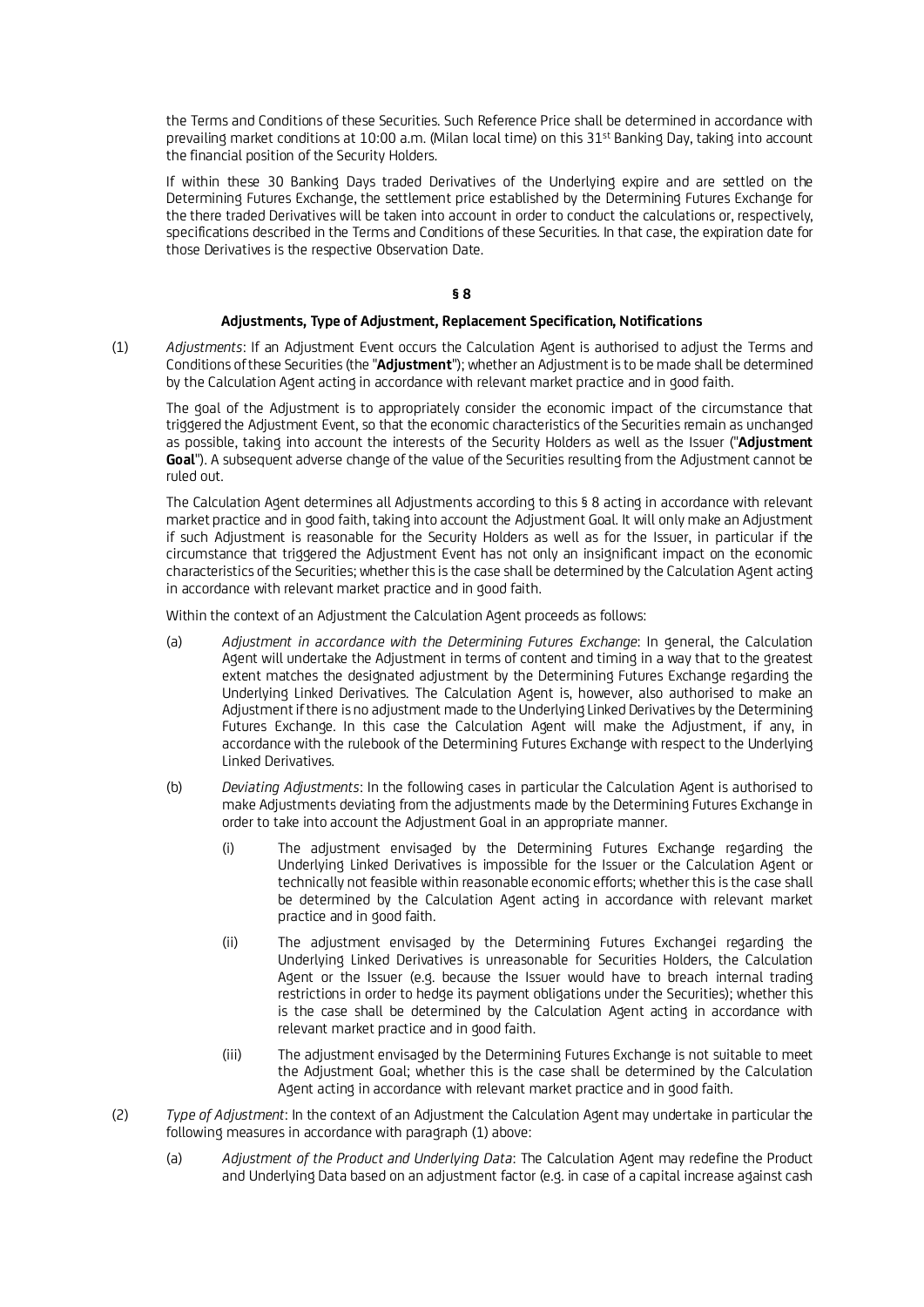contribution, issue of securities with options or conversion rights in shares, a capital increase from company funds, a distribution of special dividends or other measures undertaken by the company, that issued the Underlying or a third party, that impacts the computed value of the Underlying not only in an insignificant way, based on a change of a legal or economic situation, in particular a change of the fixed assets or equity of the company).

(b) *Replacement of the Underlying*: In case of a take-over or a merger or similar measure with respect to the Underlying the Calculation Agent can replace the Underlying by the share of the successor of the issuer of the original Underlying or with another share of – inter alia – comparable liquidity and industry affiliation as the original Underlying (the "**Replacement Underlying**"). Furthermore, until completion of the take-over or merger (excluding), the Calculation Agent may determine that either the shares submitted for sale or submitted for exchange are to be the Replacement Underlying.

In case of a split or a similar measure with respect to the Underlying the Calculation Agent may determine (i) a basket of shares and/or securities or (ii) a basket of shares and/or securities and a cash component to be the Replacement Underlying. The Calculation Agent may exclusively select, in deviation from the adjustment made by the respective Determining Futures Exchange, the share with the highest market capitalisation or another share from the basket of shares determined by the Determining Futures Exchange with – inter alia – comparable liquidity and industry affiliation as the original Underlying to be the Replacement Underlying. In this case the Calculation Agent will, if necessary, determine an adjustment factor by itself to meet the Adjustment Goal and will undertake an Adjustment according to paragraph 2 (a) above.

If the Calculation Agent designates a Replacement Underlying, from the Adjustment Date on (as defined in paragraph (4) below), every reference to the Underlying in these Terms and Conditions shall be a reference to the Replacement Underlying, unless the context requires otherwise.

- (3) *Replacement Specification*: If a price of the Underlying as published by the Relevant Exchange and required pursuant to the Terms and Conditions of these Securities is subsequently corrected and the correction (the "**Corrected Value**") will be published by the Relevant Exchange after the original publication, but still within one Settlement Cycle, then the Calculation Agent will notify the Issuer of the Corrected Value without undue delay and shall again specify the respective value by using the Corrected Value (the "**Replacement Specification**") and publish it pursuant to § 6 of the General Conditions.
- (4) *Notifications*: All Adjustments as described in this § 8 and undertaken by the Calculation Agent as well as the designation of the time of the first application (the "**Adjustment Date**") take place by notification of the Securities Holder according to § 6 of the General Conditions. Hereby reference is made to the aforementioned notifications.

UniCredit S.p.A.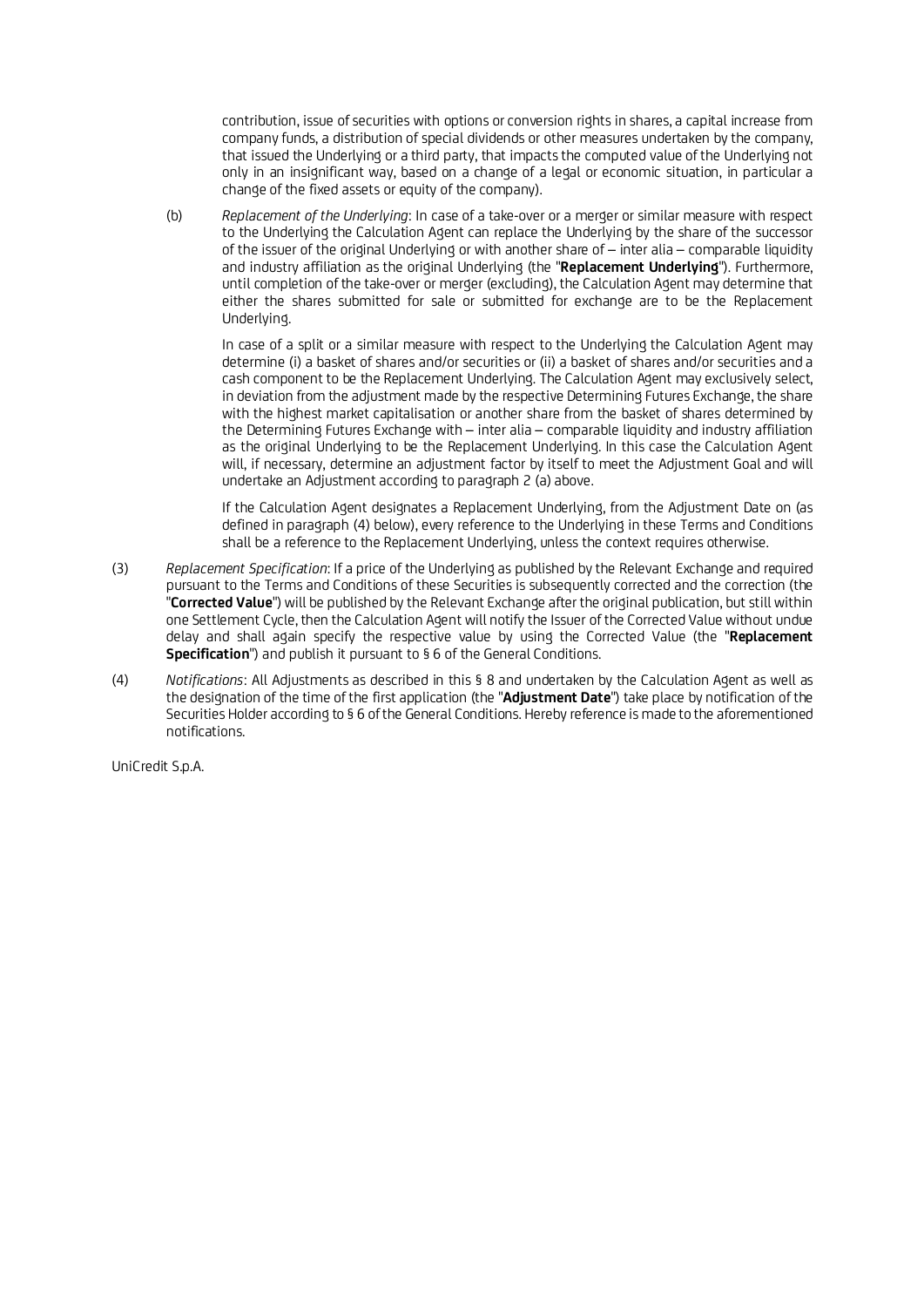# **Section 1 – Introduction containing warnings**

This Summary should be read as an introduction to the Base Prospectus.

Any decision to invest in the Securities should be based on consideration of the Base Prospectus as a whole by the investor.

Investors could lose all or part of the invested capital.

Where a claim relating to the information contained in this Base Prospectus is brought before a court, the plaintiff investor might, under national law, have to bear the costs of translating the Base Prospectus (including any supplements as well as the Final Terms) before the legal proceedings are initiated.

Civil liability attaches only to those persons who have tabled the Summary including any translation thereof, but only if the Summary is misleading, inaccurate or inconsistent when read together with the other parts of the Base Prospectus, or where it does not provide, when read together with the other parts of the Base Prospectus, key information in order to aid investors when considering whether to invest in the Securities.

### **You are about to purchase a product that is not simple and may be difficult to understand.**

*Securities:* Express su Air Liquide S.A. (ISIN IT0005482226)

*Issuer:* UniCredit S.p.A. (the "**Issuer**" or "**UniCredit**" and UniCredit, together with its consolidated subsidiaries, the "**UniCredit Group**"), Piazza Gae Aulenti, 3 Tower A 20154 Milan, Italy. Phone number: 39 02 88 621 – Website: www.unicreditgroup.eu. The Legal Entity Identifier (LEI) of the Issuer is: 549300TRUWO2CD2G5692.

*Competent authority:* Commission de Surveillance du Secteur Financier ("**CSSF**"), 283, route d'Arlon L-1150 Luxembourg. Phone number: (+352) 26 25 1 - 1.

*Date of approval of the Base Prospectus:* Base prospectus of UniCredit S.p.A. for the issuance of Single Underlying and Multi Underlying Securities (without capital protection) approved by the CSSF on 20 December 2021, as supplemented from time to time, and the registration document of UniCredit S.p.A. approved by the CSSF on 20 December 2021, as supplemented from time to time, which together constitute a base prospectus (the "**Base Prospectus**") consisting of separate documents within the meaning of Article 8 (6) of Regulation (EU) 2017/1129, as amended from time to time (the "**Prospectus Regulation**").

## **Section 2 – Key information on the Issuer**

#### **Who is the Issuer of the Securities?**

UniCredit is a joint stock company established in Italy under Italian law, with its registered office, head office and principal centre of business at Piazza Gae Aulenti, 3 Tower A, 20154 Milan, Italy. UniCredit's Legal Entity Identifier (LEI) code is 549300TRUWO2CD2G5692.

#### **Principal activities of the Issuer**

UniCredit is a pan-European Commercial Bank with a unique service offering in Italy, Germany, Central and Eastern Europe. UniCredit's purpose is to empower communities to progress, delivering the high quality services, unlocking the potential of its clients and its people across Europe. UniCredit serves over 15 million customers worldwide. UniCredit is organized in four core regions and two product factories, Corporate and Individual Solutions. This allows the Bank to be close to its clients and use the scale of the entire Group for developing and offering the best products across all its markets.

#### **Major shareholders of the Issuer**

No individual or entity controls UniCredit within the meaning provided for in Article 93 of the Legislative Decree No. 58 of 24 February 1998 (the "**Financial Services Act"**) as amended. As at 25 March 2022, the main shareholders holding, directly or indirectly, a relevant participation in UniCredit, pursuant to Article 120 of the Financial Services Act, were: Capital Research and Management Company (ordinary shares: 139,949,297; 6.407% owned), of which on behalf of EuroPacific Growth Fund (ordinary shares: 114,212,817; 5.229% owned); BlackRock Group (ordinary shares: 114,907,383; 5.260% owned); Allianz Group (ordinary shares: 69,622,203; 3.187% owned).

# **Identity of the managing director of the Issuer**

The managing director of the Issuer is Mr. Andrea Orcel (Chief Executive Officer).

### **Identity of the auditors of the Issuer**

The audit firm assigned with the statutory accounting supervision of the Issuer for the 2013-2021 nine-year period has been Deloitte & Touche S.p.A. (Deloitte). Deloitte is a company incorporated under the laws of Italy, enrolled with the Companies' Register of Milan under number 03049560166 and registered with the Register of Statutory Auditors (*Registro dei Revisori Legali*) maintained by Minister of Economy and Finance effective from 7 June 2004 with registration number no: 132587, having its registered office at via Tortona 25, 20144 Milan, Italy. It should be noted that, for the 2022-2030 nine-year period, the shareholders' meeting of UniCredit held on 9 April 2020, has appointed KPMG S.p.A. to act as UniCredit's external auditor, with registered office at Via Vittor Pisani 25, Milan, registered with the Register of Statutory Auditors (*Registro dei Revisori Legali*) with registration number no: 00709600159.

### **What is the key financial information regarding the Issuer?**

UniCredit derived the selected consolidated financial information included in the table below for the years ended 31 December 2021 and 2020 from the audited consolidated financial statements for the financial year ended 31 December 2021 and 2020. The figures below for the items of income statement and balance sheet refer to the reclassified schemes.

| Income statement                                                                                                                                                                        |                    |                       |                      |  |  |
|-----------------------------------------------------------------------------------------------------------------------------------------------------------------------------------------|--------------------|-----------------------|----------------------|--|--|
|                                                                                                                                                                                         |                    | As for the year ended |                      |  |  |
| EUR millions, except where indicated                                                                                                                                                    | 31 Dec 21<br>$(*)$ | 31 Dec 20<br>(**)     | 31 Dec 20<br>$(***)$ |  |  |
|                                                                                                                                                                                         |                    | audited               |                      |  |  |
| Net interest income (or equivalent)                                                                                                                                                     | 9,060              | 9,441                 | 9,441                |  |  |
| Net fee and commission income                                                                                                                                                           | 6,692              | 5,968                 | 5,976                |  |  |
| Net impairment loss on financial assets <i>[identified in the reclassified</i><br>consolidated accounts as "Net write-downs on loans and provisions for<br>quarantees and commitments"] | (1,634)            | (4,996)               | (4,996)              |  |  |
| Net trading income                                                                                                                                                                      | 1,638              | 1,412                 | 1,412                |  |  |
| Measure of financial performance used by the Issuer in the financial<br>statements such as operating profit                                                                             | 8,158              | 7,335                 | 7,335                |  |  |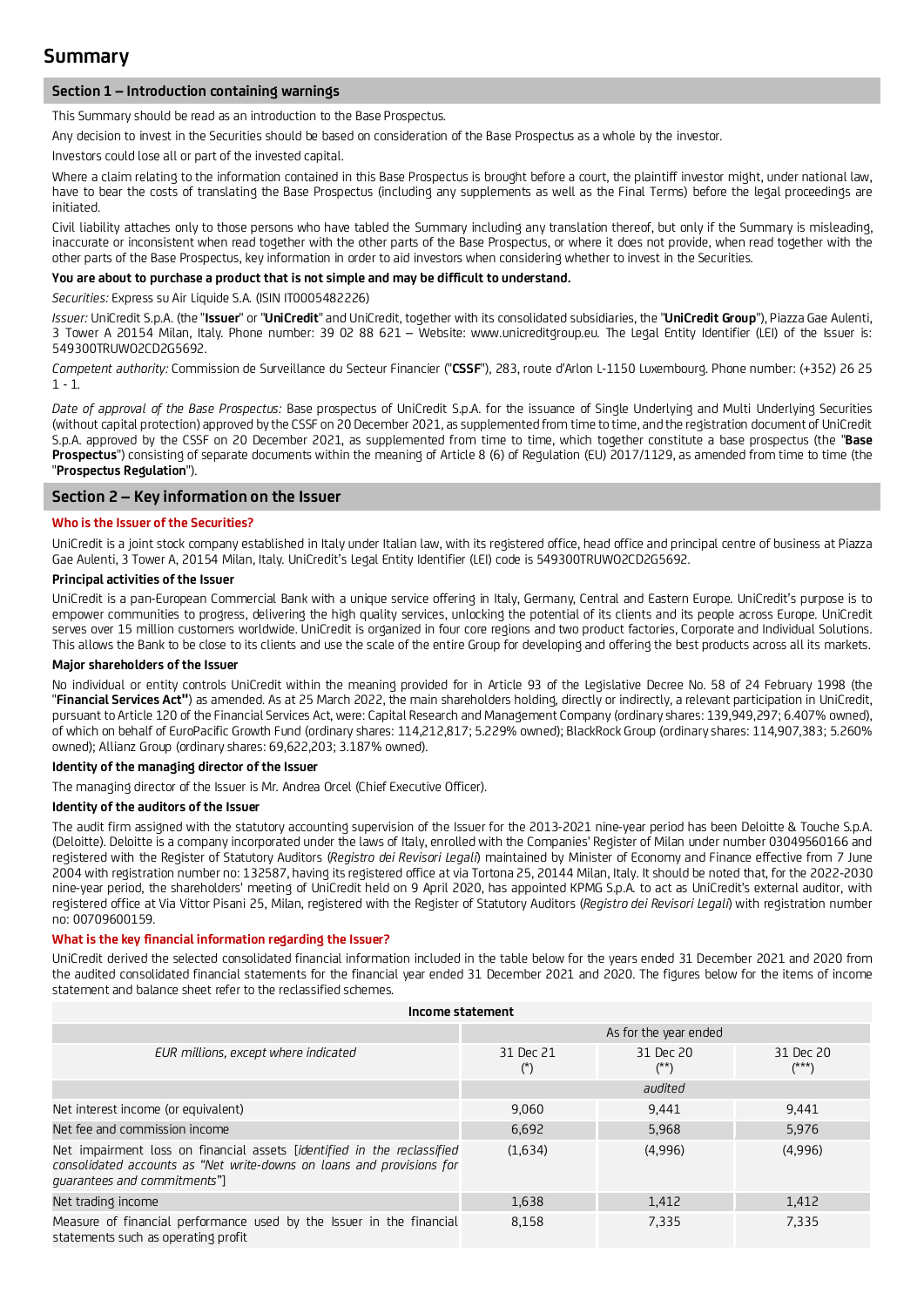| Net profit or loss (for consolidated financial statements net profit or loss | 1.540 | (2,785) | (2.785) |
|------------------------------------------------------------------------------|-------|---------|---------|
| attributable to equity holders of the parent)                                |       |         |         |

| <b>Balance sheet</b>                                                                                                                               |                          |                       |                      |                                                               |
|----------------------------------------------------------------------------------------------------------------------------------------------------|--------------------------|-----------------------|----------------------|---------------------------------------------------------------|
|                                                                                                                                                    |                          | As for the year ended |                      | Value as outcome from the                                     |
| EUR millions, except where<br>indicated                                                                                                            | 31 Dec 21<br>$(\dot{r})$ | 31 Dec 20<br>(**)     | 31 Dec 20<br>$(***)$ | Review<br>Supervisory<br>and<br>Evaluation Process<br>('SREP' |
|                                                                                                                                                    |                          | audited               |                      | 31.12.2021)                                                   |
| Total assets                                                                                                                                       | 916,671                  | 931,456               | 931,456              | not applicable                                                |
| Senior debt                                                                                                                                        | not applicable           | not applicable        | not applicable       | not applicable                                                |
| Subordinated debt (****)                                                                                                                           | 10,111                   | 11,033                | 11,033               | not applicable                                                |
| Loans and receivables from<br>customers (net) [identified in<br>the reclassified consolidated<br>"Loans<br>accounts<br>as<br>$\tau$<br>customers"] | 437,544                  | 450,550               | 450,550              | not applicable                                                |
| Deposits from customers                                                                                                                            | 500,504                  | 498,440               | 498,440              | not applicable                                                |
| Group Shareholders' Equity                                                                                                                         | 61,628                   | 59,507                | 59,507               | not applicable                                                |
| Common Equity Tier 1 capital<br>(CET1) ratio or other relevant<br>prudential capital adequacy<br>depending on the<br>ratio<br>issuance (%)         | 15.82%                   | not applicable        | 15.96%               | $9.03\%$ <sup>(1)</sup>                                       |
| <b>Total Capital Ratio</b>                                                                                                                         | 20.14%                   | not applicable        | 20.72%               | $13.30\%$ <sup>(1)</sup>                                      |
| Leverage Ratio<br>calculated<br>under applicable<br>regulatory<br>$f_{\text{max}} = 1.15$ and $(0.1)$                                              | 5.71%                    | not applicable        | 6.21%                | not applicable                                                |

framework (%)

(\*) The financial information relating to the financial year ended 31 December 2021 has been extracted from UniCredit's audited consolidated financial statements as of and for the year ended 31 December 2021, which have been audited by Deloitte & Touche S.p.A., UniCredit's external auditors.

(\*\*) The comparative figure as at 31 December 2020 in this column have been restated. The amount related to year 2020 differs from the ones published in the "2020 Consolidated Reports and Accounts".

(\*\*\*) As published in the "2020 Consolidated Reports and Accounts".

(\*\*\*\*) Amounts do not refer to reclassified schemes. They are extracted from the statutory financial statements - Notes to Consolidated Accounts.

(1) As in 2020 SREP decision, amended by the ECB Decision regarding the composition of the Pillar 2 additional own funds requirement ("P2R"), and updated with the latest countercyclical capital buffer requirements.

#### **What are the key risks that are specific to the Issuer?**

Potential investors should be aware that in the case of the occurrence of one of the below mentioned risk factors the Securities may decline in value and that they may sustain a total loss of their investment. The following risks are key risks specific to the Issuer:

**Risks associated with the impact of current macroeconomic uncertainties and the effects of the COVID-19 pandemic outbreak:** The financial markets and the macroeconomic and political environment of the countries in which UniCredit operates were impacted by the viral pneumonia known as "Coronavirus" ("**COVID-19"**) outbreak and this has had and could continue to have a negative impact on the performance of the Group. Moreover, the valuation of certain assets has become complex and uncertain as a result of the lockdown measures and other restrictive measures put in place by governments for the containment of COVID 19 pandemic. Expectations regarding the performance of the global economy remain still uncertain in both the short and medium term, also considering the recent geopolitical tensions with Russia. The macroeconomic context in which the Group functioned in 2021 was characterized by the encouraging signs of recovery compared with the prior year, supported by the governmental measures sustaining the economy, by vaccination campaigns and by the progressive slowing-down of the lockdown measures. The current environment continues to be characterized by highly uncertain elements, such as geopolitical tensions with Russia, with the possibility that the slowdown of the economy could generate a worsening of the loan portfolio quality, followed by an increase of the non-performing loans and the necessity to increase the provisions to be charged to the income statement. On 9 December 2021 UniCredit presented to the financial community its new Strategic Plan, which included a set of strategic and financial objectives that considered the underlying scenario and resulted from the assessment performed in the previous months. The macro assumptions underlying the Strategic Plan exclude (Macro assumptions consider the recent and still existing impacts of COVID with a gradual normalisation over the upcoming years. The scenario does not assume that the current COVID situation will develop in a particularly negative way in the upcoming years) unexpected materially adverse developments such as the worsening of the COVID-19 pandemic, a situation that UniCredit is monitoring closely. The evaluations processes, such as Deferred Tax Assets, whose recoverable amount depends on cash flows projections, might be subject to a change not foreseeable at the moment and from which could derive possible negative effects, including significant ones, on the bank's financial and economic situation.

Risks connected with the Strategic Plan 2022 – 2024: On 9<sup>th</sup> December 2021, UniCredit presented to the financial community in Milan the 2022-2024 Strategic Plan called "UniCredit Unlocked" (the "**Strategic Plan**" or "**Plan**") which contains a number of strategic, capital and financial objectives (the "**Strategic Objectives**"). "UniCredit Unlocked" delivers strategic imperatives and financial ambitions based on six pillars. Such strategic imperatives and financial ambitions regard: (i) the growth in its regions and the development of its client franchise, changing its business model and how its people operate; (ii) the delivery of economies of scale from its footprint of banks, transforming the technology leveraging Digital & Data and embedding sustainability in all that UniCredit does; (iii) driving financial performance via three interconnecting levers mentioned above. UniCredit's ability to meet the strategic objectives and all forward-looking statements relies on a number of assumptions, expectations, projections and provisional data concerning future events and is subject to a number of uncertainties and other factors, many of which are outside the control of UniCredit. Macro assumptions exclude (Macro assumptions consider the recent and still existing impacts of COVID with a gradual normalisation over the upcoming years. The scenario does not assume that the current COVID situation will develop in a particularly negative way in the upcoming years) unexpected materially adverse developments such as the worsening of the COVID-19 pandemic, a situation that UniCredit is monitoring closely. The six pillars are: (i) optimise, through the improvement of operational and capital efficiency; (ii) invest, with targeted growth initiatives, including ESG; (iii) grow net revenues; (iv) return; (v) strengthen thanks to revised CET1 ratio target and decrease of Gross NPE ratio; and (vi) distribute consistently with organic capital generation. For all these reasons, investors are cautioned against making their investment decisions based exclusively on the forecast data included in the strategic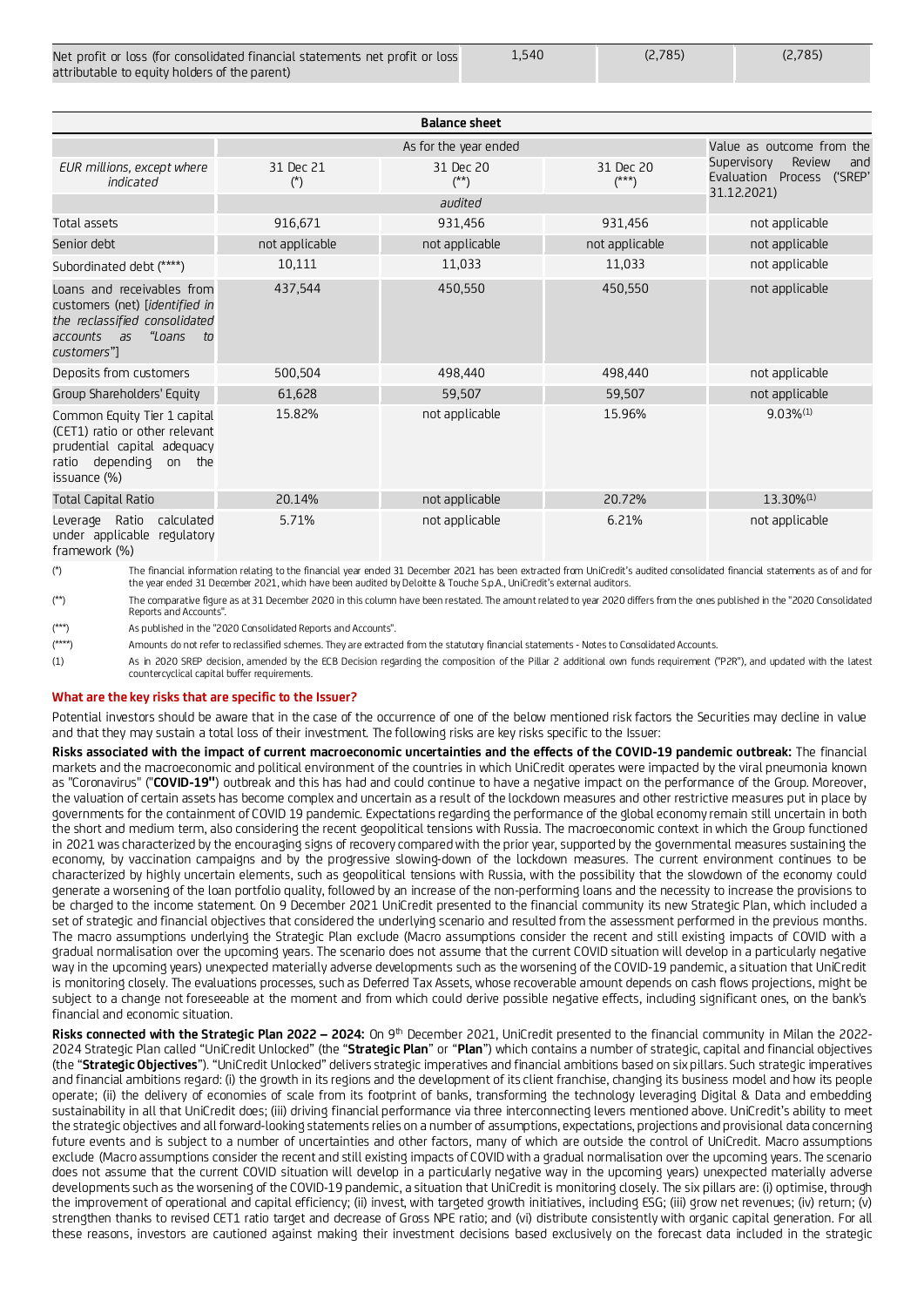objectives. Any failure to implement the strategic objective or meet the strategic objectives may have a material adverse effect on UniCredit's business, financial condition or results of operations.

**Credit risk and risk of credit quality deterioration:** The activity, financial and capital strength and profitability of the UniCredit Group depend, among other things, on the creditworthiness of its customers. In carrying out its credit activities, the Group is exposed to the risk that an unexpected change in the creditworthiness of a counterparty may generate a corresponding change in the value of the associated credit exposure and give rise to the partial or total write-down thereof. The current environment continues to be characterised by highly uncertain elements, with the possibility that the slowdown of the economy, jointly with the termination of the safeguard measures, such as the customer loans moratorium, generates a worsening of the loan portfolio quality, followed by an increase of the non-performing loans and the necessity to increase the provisions to be charged in the income statement. UniCredit's Loan Loss Provisions ("**LLPs**") decreased by Euro 3,362 million to Euro 1,634 million as at 31 December 2021 from Euro 4,996 million as at 31 December 2020. Therefore, the cost of risk in the 2021 was 37 bps, decreased compared to the past year (105 bps). As at 31 December 2021, Group gross NPE ratio was equal to 3.6 per cent, decreasing compared to 30 September 2021 in which the gross NPE ratio was equal to 4.5%. As at 31 December 2021 Group Net NPE ratio decreasing compared to 30 September 2021 and is equal to 1.7%. In the context of credit activities, this risk involves, among other things, the possibility that the Group's contractual counterparties may not fulfil their payment obligations, as well as the possibility that Group companies may, based on incomplete, untrue or incorrect information, grant credit that otherwise would not have been granted or that would have been granted under different conditions. Other banking activities, besides the traditional lending and deposit activities, can also expose the Group to credit risks. "Non-traditional" credit risk can, for example, arise from: (i) entering derivative contracts; (ii) buying and selling securities currencies or goods; and (iii) holding third-party securities. The counterparties of said transactions or the issuers of securities held by Group entities could fail to comply due to insolvency, political or economic events, a lack of liquidity, operating deficiencies, or other reasons. The Group has adopted procedures, rules and principles aimed at monitoring and managing credit risk at both individual counterparty and portfolio level. However, there is the risk that, despite these credit risk monitoring and management activities, the Group's credit exposure may exceed predetermined risk's levels pursuant to the procedures, rules and principles it has adopted.

Liquidity Risk: The main indicators used by the UniCredit Group to assess its liquidity profile are (i) the Liquidity Coverage Ratio (LCR), which represents an indicator of short-term liquidity subject to a minimum requlatory requirement of 100% from 2018 and which was equal to 182% in December 2021, whereas at 31 December 2020 was equal to 171% (calculated as the average of the 12 latest end of month ratios), and (ii) the Net Stable Funding Ratio (NSFR), which represents the indicator of structural liquidity and which in December 2021 was above the internal limit set at 102%, whereas at 31 December 2020 was above the internal limit set at 101% within the risk appetite framework. Liquidity risk refers to the possibility that the UniCredit Group may find itself unable to meet its current and future, anticipated and unforeseen cash payment and delivery obligations without impairing its day-to-day operations or financial position. The activity of the UniCredit Group is subject in particular to funding liquidity risk, market liquidity risk, mismatch risk and contingency risk. The most relevant risks that the Group may face are: i) an exceptionally high usage of the committed and uncommitted lines granted to corporate customers; ii) an unusual withdrawal of sight deposits by UniCredit's retail and corporate customers; iii) the decline in the market value of the securities in which UniCredit invests its liquidity buffer; iv) the capacity to roll over the expiring wholesale funding and the potential cash or collateral outflows the Group may suffer in case of rating downgrades of both the banks or the sovereign debt in the geographies in which it operates. In addition to this, some risks may arise from the limitations applied to the cross-border lending among banks. Due to the financial market crisis, followed also by the reduced liquidity available to operators in the sector, the ECB has implemented important interventions in monetary policy, such as the "Targeted Longer-Term Refinancing Operation" ("**TLTRO"**) introduced in 2014 and the TLTRO II introduced in 2016. It is not possible to predict the duration and the amounts with which these liquidity support operations can be repeated in the future, with the result that it is not possible to exclude a reduction or even the cancellation of this support. This would result in the need for banks to seek alternative sources of borrowing, without ruling out the difficulties of obtaining such alternative funding as well as the risk that the related costs could be higher. Such a situation could therefore adversely affect UniCredit's business, operating results and the economic and financial position of UniCredit and/or the Group.

**Basel III and Bank Capital Adequacy:** The Issuer shall comply with the revised global regulatory standards ("**Basel III"**) on bank capital adequacy and liquidity, which impose requirements for, inter alia, higher and better-quality capital, better risk coverage, measures to promote the build-up of capital that can be drawn down in periods of stress and the introduction of a leverage ratio as a backstop to the risk-based requirement as well as two global liquidity standards. In terms of banking prudential regulations, the Issuer is also subject to the Bank Recovery and Resolution Directive 2014/59/EU of 15 May 2014 ("**BRRD")**, implemented in Italy with the Legislative Decree. 180 and 181 of 16 November 2015 - as amended by the Directive (EU) 2019/879, the "BRRDII" (implemented in Italy by the Legislative Decree No. 193 of November 8, 2021) on the recovery and resolution of credit institutions, as well as the relevant technical standards and guidelines from EU regulatory bodies (i.e. the European Banking Authority (EBA)), which, inter alia, provide for capital/ Minimum Requirement for Own Funds and Eligible Liabilities (MREL) requirements for credit institutions, recovery and resolution mechanisms. Should UniCredit not be able to meet the capital/MREL requirements imposed by the applicable laws and regulations, it may be required to maintain higher levels of capital which could potentially impact its credit ratings, and funding conditions and which could limit UniCredit's growth opportunities.

### **Section 3 – Key information on the Securities**

### **What are the main features of the Securities?**

### **Product Type, Underlying and form of the Securities**

*Product Type*: Express Securities

*Underlying*: Air Liquide S.A. (ISIN: FR0000120073 / Reference Price: Closing price)

The Securities are governed by Italian law. The Securities are debt instruments in dematerialized registered form pursuant to the Italian Consolidated Law on Financial Intermediation (*Testo Unico della Finanza*). The Securities will be represented by book entry and registered in the books of the Clearing System. The transfer of the Securities operates by registration on the relevant accounts opened in the Clearing System. The international securities identification number (ISIN) of the Securities is set out in Section 1.

#### **Issuance and Nominal Amount**

The Securities will be issued on 11 May 2022 in Euro (EUR) (the "**Specified Currency**"), with a Nominal Amount of EUR 100.00 per Security (the "**Nominal Amount**").

### **General**

The value of the Securities during their term depends mainly on the price of the Underlying. In principle, the value of the Securities rises if the price of the Underlying rises and falls if the price of the Underlying falls.

### **Interest**

The Securities do not bear interest.

#### **Redemption**

### *Automatic Early Redemption*

Provided that no Call Event has occurred, the Securities allow for an automatic early redemption at the respective Early Redemption Amount (k) on the respective Early Payment Date (k), if an Early Redemption Event (k) has occurred.

An Early Redemption Event (k) occurs, if R (k) on an Observation Date (k) is equal to or greater than the Early Redemption Level (k).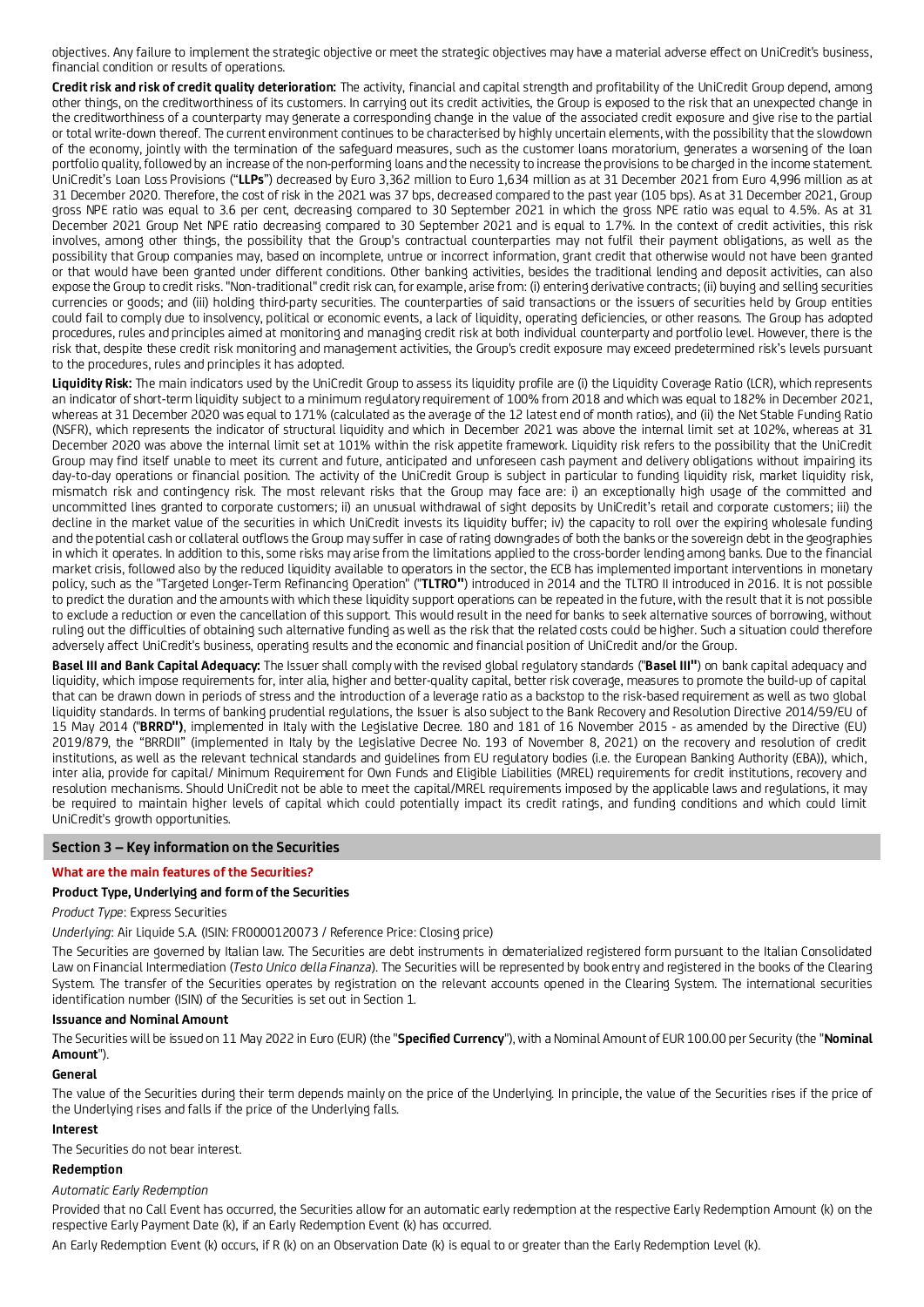### Early Redemption Level (k) means the product of the Early Redemption Factor (k) and R (initial). R (k) means the Reference Price of the Underlying on the respective Observation Date (k).

| <b>Observation Date (k):</b>              | 4 May 2023 (1), 3 May 2024 (2), 2 May 2025 (3), 4 May 2026 (4)    |
|-------------------------------------------|-------------------------------------------------------------------|
| Early Redemption Factor (k):              | 100% (1), 100% (2), 100% (3), 100% (4)                            |
| <b>Early Redemption Amount</b><br>$(k)$ : | EUR 106.55 (1), EUR 113.10 (2), EUR 119.65 (3), EUR 126.20 (4)    |
| Early Payment Date (k):                   | 11 May 2023 (1), 10 May 2024 (2), 9 May 2025 (3), 11 May 2026 (4) |

### *Redemption as at the Final Payment Date*

Provided that no Call Event and no Early Redemption Event (k) has occurred, the Securities will be redeemed on the Final Payment Date by payment of the Redemption Amount as follows:

- If no Barrier Event has occurred and a Final Redemption Event has occurred, the Redemption Amount corresponds to the Maximum Amount.
- If no Barrier Event has occurred and no Final Redemption Event has occurred, the Redemption Amount corresponds to the Final Redemption Amount.
- If a Barrier Event has occurred, the Redemption Amount corresponds to the Nominal Amount multiplied by the quotient of R (final) divided by the Strike. The Redemption Amount is not greater than the Nominal Amount.

### **Additional definitions and product terms**

Barrier means the product of the Barrier Level and R (initial).

A Barrier Event occurs if R (final) is lower than the Barrier on the Final Observation Date.

A Final Redemption Event occurs, if R (final) on the Final Observation Date is equal to or greater than the Final Redemption Level.

Final Redemption Level means the Final Redemption Factor multiplied by R (initial).

R (final) means the Reference Price of the Underlying on the Final Observation Date.

R (initial) means the Reference Price of the Underlying on the Initial Observation Date.

Strike means the product of the Strike Level and R (initial).

| <b>Barrier Level:</b>            | 70%         |
|----------------------------------|-------------|
| <b>Final Observation Date:</b>   | 4 May 2027  |
| <b>Final Payment Date:</b>       | 11 May 2027 |
| <b>Final Redemption Amount:</b>  | EUR 100.00  |
| <b>Final Redemption Factor:</b>  | 100%        |
| <b>Initial Observation Date:</b> | 10 May 2022 |
| <b>Maximum Amount:</b>           | EUR 132.75  |
| <b>Strike Level:</b>             | 100%        |

**Extraordinary termination right:** Upon the occurrence of one or more call events (e.g. the price quotation of the Underlying on the Relevant Exchange is finally ceased) (the "**Call Event**") the Issuer may call the Securities extraordinarily and redeem the Securities at their Cancellation Amount. The "**Cancellation Amount**" is their fair market value.

**Adjustments to the Terms and Conditions:** The Calculation Agent may adjust the Terms and Conditions of the Securities (in particular the Underlying and/or all prices of the Underlying which have been specified by the Calculation Agent) if an adjustment event (e.g. the company that issued the Underlying performs a corporate action) (the "**Adjustment Event**") occurs.

**Status of the Securities:** The obligations of the Issuer under the Securities constitute direct, unconditional, unsubordinated and unsecured obligations of the Issuer, ranking (subject to any obligations preferred by any applicable law (also subject to the bail-in instruments as implemented under Italian law)) *pari passu* with all other unsecured obligations (other than obligations ranking junior to the senior notes from time to time (including non-preferred senior notes and any further obligations permitted by law to rank junior to the senior notes following the Issue Date), if any) of the Issuer, present and future and, in the case of the senior notes, pari passu and rateably without any preference among themselves.

### **Where will the Securities be traded?**

**Admission to trading**: No application for the Securities to be admitted to trading on a regulated market has been made.

**Listing:** Application to trading will be made with effect from 18 May 2022 on the following multilateral trading facilities (MTF): EuroTLX managed by Borsa Italiana S.p.A. ("**EuroTLX**")

UniCredit Bank AG (the "**Market Maker**") undertakes to provide liquidity in accordance with the market making rules of EuroTLX, where the Securities are expected to be traded. Moreover, the Market Maker undertakes to apply, in normal market conditions, a spread between bid and offer quotes not higher than 1.00%.

### **What are the key risks that are specific to the Securities?**

**Credit risk of the Issuer and risks in relation to resolution measures in relation to the Issuer:** The Securities constitute unsecured obligations of the Issuer vis-a-vis the Security Holders. Any person who purchases the Securities therefore relies on the creditworthiness of the Issuer and has, in relation to his/her position under the Securities, no rights or claims against any other person. Security Holders are subject to the risk of a partial or total failure of the Issuer to fulfil obligations which the Issuer is liable to perform under the Securities in whole or in part, for example, in the event of the Issuer's insolvency. The worse the creditworthiness of the Issuer is the higher is the risk of a loss. In the case of realization of the credit risk of the Issuer the Security Holder may sustain a total loss of his/her capital, even if the Securities provide for a Minimum Amount at their maturity. Moreover, Security Holders may become subject to resolution measures in relation to the Issuer if the Issuer is failing or likely to fail. The obligations of the Issuer under the Securities are not secured, guaranteed by third parties or protected by any deposit protection or compensation scheme.

**Risks related to market value-influencing factors:** The market value of the Securities will be affected by a number of factors. These are inter alia the creditworthiness of the Issuer, the relevant prevailing interest and yield rates, the market for similar securities, the general economic, political and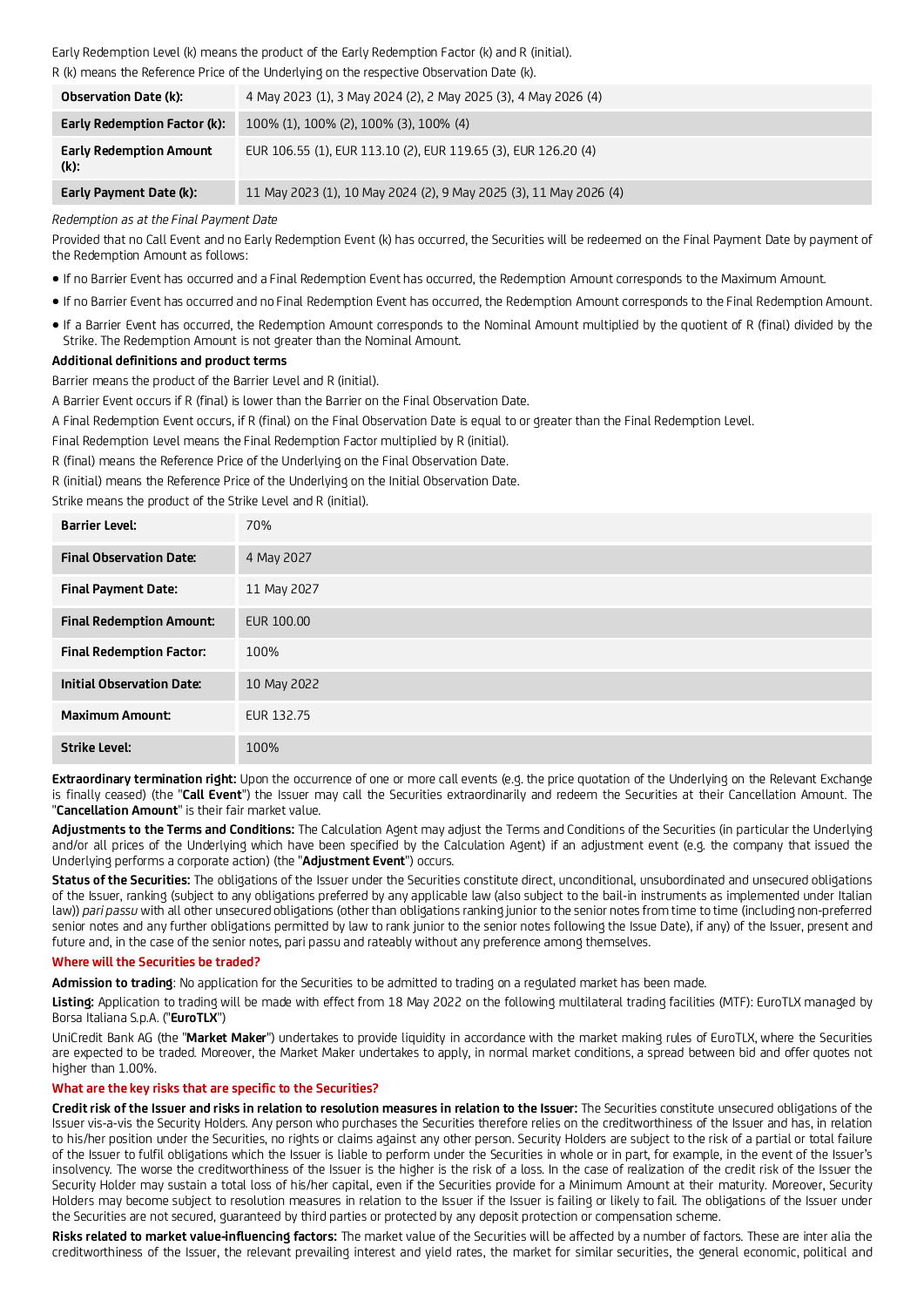cyclical conditions, the tradability and, if applicable, the remaining term of the Securities as well as additional Underlying-related market valueinfluencing factors. The market value of the Securities as well as the amounts distributable under the Securities primarily depend on the price of the Underlying.

**Risks related to the Redemption Amount:** The Redemption Amount may be less than the Issue Price or the purchase price or even be zero. This means, the Security Holder only achieves a return if the Redemption Amount exceeds the individual purchase price of the Security Holder. A participation in a favourable performance of the Underlying beyond the Maximum Amount is excluded. **A total loss is possible.**

**Risks related to a Barrier Event:** If a Barrier Event occurs, a more advantageous pay-out formula will be disapplied. In any case the Security Holder may lose his invested capital in total or in part.

**Risks arising from missing ongoing payments:** The Securities, do not bear interest or grant any other conditional or unconditional rights for ongoing payments which could compensate possible losses of principal.

**Risks related to an Automatic Early Redemption:** If an Early Redemption Event occurs, the Security Holder will neither participate in any future favourable performance of the Underlying nor be entitled to further payments under the Securities after an early redemption. In addition, the Security Holders are exposed to the risk that they may only reinvest the principal received due to an early repayment of the Securities to less favourable conditions.

**Risks related to shares:** The Securities are associated with similar risks for the Security Holders as in case of a direct investment in the shares specified as Underlying. The price of a share can fall sharply or it can become worthless, e.g. due to the insolvency of the issuer of the share.

**Risks related to potential conflicts of interests:** Conflicts of interest in relation to the relevant Issuer or the persons entrusted with the offer may arise, which may result in a decision to the Security Holder's disadvantage.

**Liquidity risk:** There is a risk that the Securities may not be widely distributed and no active trading market may exist and may develop for the Securities. The Issuer may, but is not obliged to, purchase Securities at any time and at any price in the open market, by tender offer or private agreement. Any Securities purchased in this way by the Issuer may be held, resold or cancelled. A repurchase of Securities by the Issuer may adversely affect the liquidity of the Securities. The Issuer cannot therefore assure that a Security Holder will be able to sell his Securities at an adequate price prior to their redemption.

# **Section 4 – Key information on the offer of the Securities to the public and/or the admission to trading on a regulated market**

#### **Under which conditions and timetable can the Investor invest in this Security?**

| Offering Country:           | Italy                                                                   | Distributor:                                  | Deutsche Bank S.p.A.                |
|-----------------------------|-------------------------------------------------------------------------|-----------------------------------------------|-------------------------------------|
| <b>Issue Price:</b>         | EUR 100.00 per Security                                                 | <b>Subscription Period</b><br>(general):      | from 28 April 2022 to 6 May 2022    |
| <b>Issue Date:</b>          | 11 May 2022                                                             | <b>Subscription Period</b><br>(door to door): | from 28 April 2022 to 29 April 2022 |
| <b>Potential Investors:</b> | Qualified investors, retail investors and/or<br>institutional investors | Smallest transferable<br>unit:                | 1 Security                          |
| Smallest tradeable unit:    | 1 Security                                                              |                                               |                                     |

The public offer may be terminated by the Issuer at any time without giving any reason. The effectiveness of the offer is subject to the adoption of the admission provision for trading by EuroTLX prior to the Issue Date. The Issuer undertakes to request the admission to trading on EuroTLX in time for the adoption of the admission provision by the Issue Date.

If the Securities are placed through "door to door selling" the relevant investor has a statutory withdrawal right. In this case, the effects of the subscription agreements will be suspended for seven days from the date of the subscription by the relevant investor.

**Commissions charged by the Issuer:** The product specific initial costs contained in the Issue Price amount to EUR 5.25.

#### **Why is this Prospectus being produced?**

**Use of proceeds:** The net proceeds from each issue of Securities by the Issuer will be used for its general corporate purposes, i.e. making profit and/or hedging certain risks.

**Material conflicts of interest with regard to the offer:** UniCredit Bank AG is the Calculation Agent of the Securities; UniCredit S.p.A. is the Principal Paying Agent of the Securities; UniCredit Bank AG is the arranger of the Securities; UniCredit Bank AG is the Market Maker on EuroTLX; The Distributor receives from the Issuer an implied placement commission comprised in the Issue Price.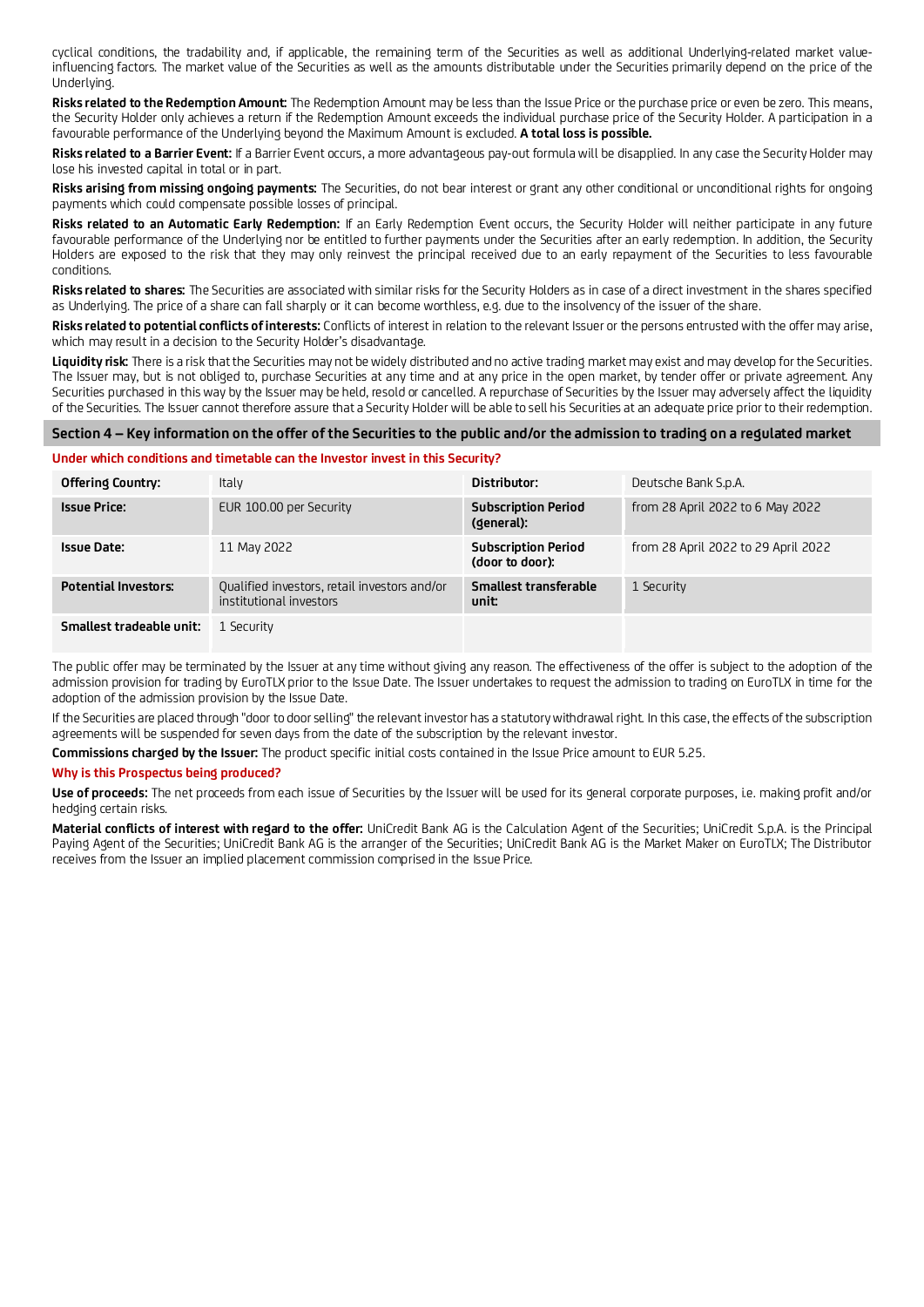### **Sezione 1 – Introduzione contenente avvertenze**

La presente Nota di Sintesi va letta come un'introduzione al Prospetto di Base.

Qualsiasi decisione di investire nei Titoli dovrebbe basarsi sull'esame del Prospetto Base completo da parte dell'investitore.

Gli investitori potrebbero incorrere in una perdita totale o parziale del capitale investito.

Qualora sia proposto un ricorso dinanzi ad un organo giurisdizionale in merito alle informazioni contenute nel presente Prospetto di Base, l'investitore ricorrente potrebbe essere tenuto, a norma del diritto nazionale, a sostenere le spese di traduzione del Prospetto di Base (ivi incluso qualunque supplemento nonché le Condizioni Definitive (*Final Terms*)) prima dell'inizio del procedimento.

La responsabilità civile incombe esclusivamente sulle persone che hanno presentato la Nota di Sintesi, comprese le sue eventuali traduzioni, ma soltanto se tale Nota di Sintesi risulta fuorviante, imprecisa o incoerente se letta insieme con le altre parti del Prospetto di Base o non offre, se letta insieme alle altre parti del Prospetto di Base, le informazioni fondamentali per aiutare gli investitori al momento di valutare l'opportunità di investire in tali Titoli.

### **State per acquistare un prodotto che non è semplice e che può essere di difficile comprensione.**

*Titoli:* Express su Air Liquide S.A. (ISIN IT0005482226)

*Emittente:* UniCredit S.p.A. (l'"**Emittente**" o "**UniCredit**" e UniCredit, congiuntamente con le proprie controllate consolidate, il "**Gruppo UniCredit**"), Piazza Gae Aulenti, 3 Torre A, 20154 Milano, Italia. Numero di telefono: +39 02 88 621 – Sito web: www.unicreditgroup.eu. Il codice LEI (*Legal Entity Identifier*) dell'Emittente è: 549300TRUWO2CD2G5692.

*Autorità Competente: Commission de Surveillance du Secteur Financier* ("**CSSF**"), 283, route d'Arlon L-1150 Lussemburgo. Numero di telefono: (+352) 26 25 1 - 1.

*Data di approvazione del Prospetto di Base:* Il Prospetto di Base di UniCredit S.p.A. *Base Prospectus for the issuance of Single Underlying and Multi Underlying Securities (without capital protection)* approvato dalla CSSF il 20/12/2021, come supplementato di volta in volta, e il documento di registrazione di UniCredit S.p.A. approvato dalla CSSF il 20/12/2021, come supplementato di volta in volta, che insieme costituiscono un prospetto di base (il "**Prospetto di Base**") consistente in documenti distinti ai sensi dell'Articolo 8 (6) del Regolamento (UE) 2017/1129, come di volta in volta modificato (il "**Regolamento Prospetto**").

### **Sezione 2 – Informazioni fondamentali concernenti l'Emittente**

### **Chi è l'Emittente dei Titoli?**

UniCredit S.p.A. è una società per azioni costituita in Italia ai sensi del diritto italiano, con sede legale, direzione generale e principale centro di attività in Piazza Gae Aulenti, 3 – Tower A, 20154 Milano, Italia. Il codice LEI (Legal Entity Identifier) di UniCredit è 549300TRUWO2CD2G5692.

# **Attività principali dell'Emittente**

UniCredit è una banca commerciale pan-europea con un modello di servizio unico nel suo genere in Italia, Germania, Europa Centrale e Orientale. L'obiettivo primario di UniCredit è dare alle comunità le leve per il progresso, offrendo servizi di alta qualità a tutti gli stakeholder e liberando il potenziale dei suoi clienti e delle sue persone in tutta Europa. UniCredit serve oltre 15 milioni di clienti nel mondo. UniCredit è organizzata in quattro macroaree geografiche principali e in due fabbriche prodotto, *Corporate* e *Individual Solutions.* Questo permette alla Banca di essere vicina ai suoi clienti facendo leva sulla scala del Gruppo per offrire una gamma completa di prodotti.

### **Maggiori azionisti dell'Emittente**

Nessun soggetto esercita il controllo di UniCredit ai sensi dell'articolo 93 del Decreto Legislativo n. 58 del 24 febbraio 1998 (il **Testo Unico della Finanza**) come successivamente modificato. Alla data del 25 marzo 2022, i maggiori azionisti che detengono, direttamente o indirettamente, una partecipazione rilevante ai sensi dell'articolo 120 del TUF in UniCredit sono i seguenti: Capital Research and Management Company (Azioni ordinarie: 139.949.297; 6,407%, quota di possesso), di cui per conto di: EuroPacific Growth Fund (Azioni ordinarie: 114.212.817; 5,229%, quota di possesso); Gruppo BlackRock (Azioni ordinarie: 114.907.383; 5,260%, quota di possesso); Gruppo Allianz (Azioni ordinarie: 69.622.203; 3,187%, quota di possesso).

#### **Identità dell'amministratore delegato dell'Emittente**

L'amministratore delegato dell'Emittente è Andrea Orcel (Chief Executive Officer).

### **Identità dei revisori legali dell'Emittente**

La società incaricata della revisione legale dei conti dell'Emittente per gli esercizi sociali 2013-2021 è stata Deloitte & Touche S.p.A. (Deloitte). Deloitte è una società di diritto italiano, iscritta al Registro delle Imprese di Milano con il numero 03049560166 e al Registro dei Revisori Legali tenuto dal Ministro dell'Economia e delle Finanze con effetto dal 7 giugno 2004 e con il numero di iscrizione n. 132587, con sede legale in via Tortona 25, 20144 Milano, Italia. Si precisa però che, per gli esercizi dal 2022 al 2030, l'Assemblea degli azionisti del 9 aprile 2020 ha conferito l'incarico per la revisione legale dei conti alla società KPMG S.p.A., con sede in Milano, Via Vittor Pisani 25, iscritta al Registro delle Imprese al n. 00709600159.

### **Quali sono le informazioni finanziarie fondamentali relative all'Emittente?**

UniCredit ha ricavato le informazioni finanziarie consolidate selezionate incluse nella tabella seguente per gli esercizi chiusi al 31 dicembre 2021 e 2020 dai bilanci consolidati sottoposti a revisione per gli esercizi chiusi al 31 dicembre 2021 e 2020. Per quanto concerne le voci del conto economico e dello stato patrimoniale, i dati di seguito riportati si riferiscono agli schemi riclassificati.

| Conto Economico                                                                                                                                                                               |                            |                                      |                     |  |  |
|-----------------------------------------------------------------------------------------------------------------------------------------------------------------------------------------------|----------------------------|--------------------------------------|---------------------|--|--|
|                                                                                                                                                                                               | Per l'anno concluso al     |                                      |                     |  |  |
| Milioni di Euro, salvo dove indicato                                                                                                                                                          | 31/12/21<br>$(\tilde{\ })$ | 31/12/20<br>$(\tilde{\ }^{\ast\,*})$ | 31/12/20<br>$(***)$ |  |  |
|                                                                                                                                                                                               |                            | revisionato                          |                     |  |  |
| Ricavi netti da interessi (o valore equivalente)                                                                                                                                              | 9.060                      | 9.441                                | 9.441               |  |  |
| Ricavi netti da commissioni o compensi                                                                                                                                                        | 6.692                      | 5.968                                | 5.976               |  |  |
| Perdita netta di valore sulle attività finanziarie [identificata nel bilancio<br>consolidato riclassificato come "Rettifiche nette su crediti e su<br>accantonamenti per garanzie e impegni"] | (1.634)                    | (4.996)                              | (4.996)             |  |  |
| Ricavi commerciali netti                                                                                                                                                                      | 1.638                      | 1.412                                | 1.412               |  |  |
| Misura della performance finanziaria utilizzata dall'emittente nel bilancio.<br>ad esempio utile d'esercizio                                                                                  | 8.158                      | 7.335                                | 7.335               |  |  |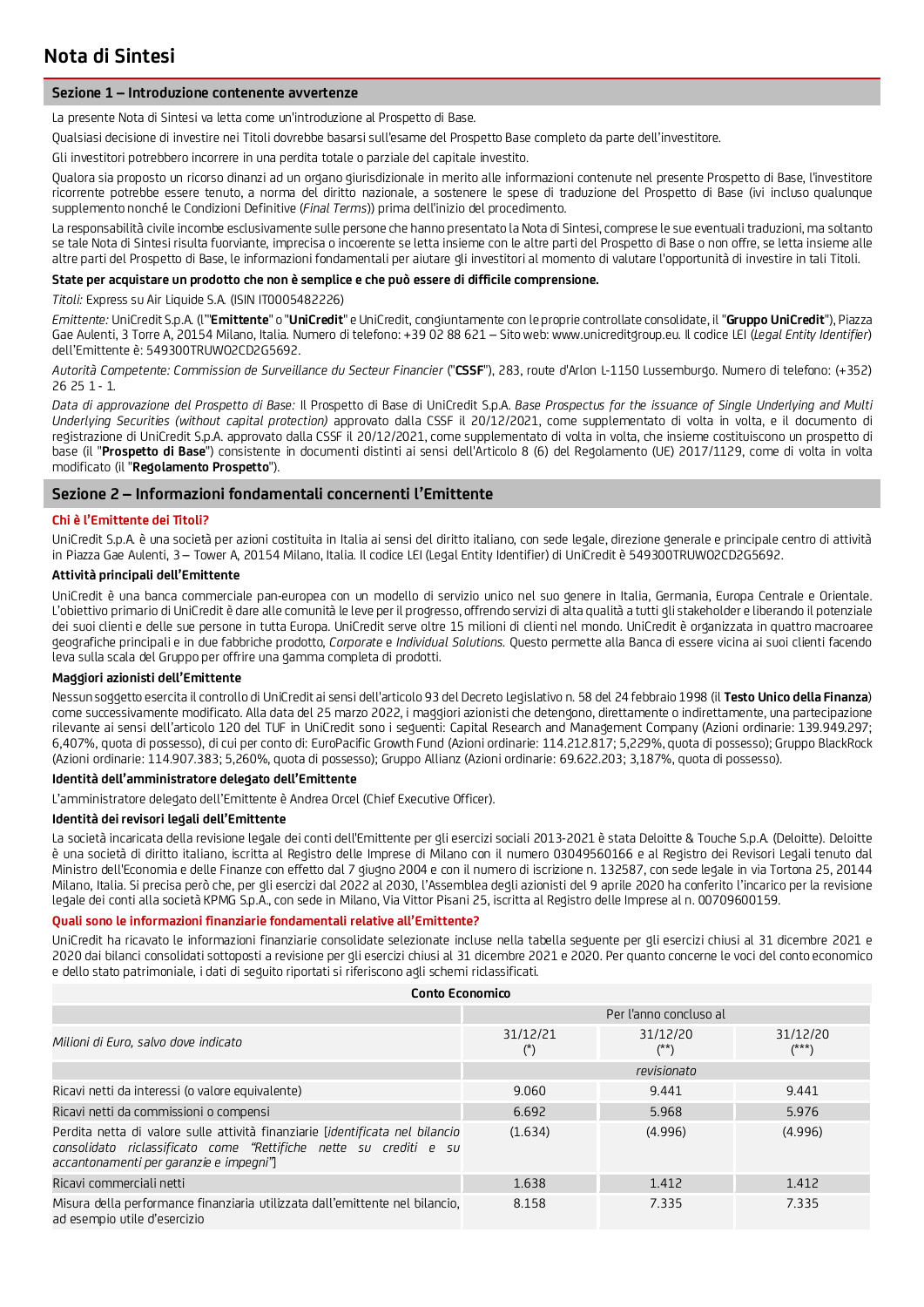| Utile o perdita netti (per il bilancio consolidato l'utile o perdita netti | 1.540 | (2.785) | (2.785) |
|----------------------------------------------------------------------------|-------|---------|---------|
| attribuibili ai possessori di capitale proprio dell'impresa madre)         |       |         |         |

| Stato patrimoniale                                                                                                                                                               |                        |                    |                     |                                                                           |  |  |
|----------------------------------------------------------------------------------------------------------------------------------------------------------------------------------|------------------------|--------------------|---------------------|---------------------------------------------------------------------------|--|--|
|                                                                                                                                                                                  | Per l'anno concluso al |                    |                     | Valore come risultato dal                                                 |  |  |
| Milioni di Euro, salvo dove<br>indicato                                                                                                                                          | 31/12/21<br>$(*)$      | 31/12/20<br>$(**)$ | 31/12/20<br>$(***)$ | processo di revisione e<br>valutazione prudenziale<br>('SREP' 31.12.2021) |  |  |
|                                                                                                                                                                                  |                        |                    |                     |                                                                           |  |  |
| Attività totali                                                                                                                                                                  | 916.671                | 931.456            | 931.456             | non applicabile                                                           |  |  |
| Debito di primo rango (senior)                                                                                                                                                   | non applicabile        | non applicabile    | non applicabile     | non applicabile                                                           |  |  |
| Debiti subordinati (****)                                                                                                                                                        | 10.111                 | 11.033             | 11.033              | non applicabile                                                           |  |  |
| Finanziamenti e crediti di<br>clienti (netti) [identificati nel<br>consolidato<br>bilancio<br>riclassificato come "Crediti<br>verso clientela"]                                  | 437.544                | 450.550            | 450.550             | non applicabile                                                           |  |  |
| Depositi di clienti                                                                                                                                                              | 500.504                | 498.440            | 498.440             | non applicabile                                                           |  |  |
| Patrimonio di pertinenza del<br>Gruppo                                                                                                                                           | 61.628                 | 59.507             | 59.507              | non applicabile                                                           |  |  |
| Coefficiente di capitale di<br>base di classe 1 (CET1) o altro<br>coefficiente di adequatezza<br>prudenziale<br>patrimoniale<br>pertinente<br>seconda<br>a<br>dell'emissione (%) | 15,82%                 | non applicabile    | 15,96%              | $9,03\%$ <sup>(1)</sup>                                                   |  |  |
| Coefficiente di capitale totale<br>(%)                                                                                                                                           | 20,14%                 | non applicabile    | 20,72%              | 13,30%(1)                                                                 |  |  |
| Coefficiente<br>di<br>leva<br>finanziaria calcolato secondo<br>quadro<br>normativo<br>applicabile (%)                                                                            | 5,71%                  | non applicabile    | 6,21%               | non applicabile                                                           |  |  |

(\*) Le informazioni finanziarie relative all'esercizio chiuso al 31 dicembre 2021 sono state estratte dal bilancio consolidato di UniCredit sottoposto a revisione contabile al 31 dicembre 2021, revisionato da parte di Deloitte & Touche S.p.A., società di revisione di UniCredit.

(\*\*) Il dato comparativo al 31 dicembre 2020 in questa colonna è stato rideterminato. L'importo relativo all'anno 2020 differisce da quello pubblicato nel "Bilancio consolidato 2020".

(\*\*\*) Come pubblicato nel "Bilancio consolidato 2020".

(\*\*\*\*) Gli importi non si riferiscono agli schemi riclassificati. Sono estratti dal bilancio - Schemi di bilancio consolidato.

(1) Come risultante nella decisione SREP del 2020, modificata dalla decisione della BCE relativa alla composizione del requisito patrimoniale supplementare del secondo pilastro ("P2R"), e aggiornata con i più recenti requisiti patrimoniali anticiclici.

#### **Quali sono i principali rischi specifici dell'Emittente?**

I potenziali investitori devono essere consapevoli che, qualora si verifichi uno dei seguenti fattori di rischio, il valore degli Strumenti Finanziari potrebbe ridursi con la conseguente perdita totale del capitale investito. I seguenti rischi sono i principali rischi specifici dell'Emittente:

**Rischi connessi all'impatto delle attuali incertezze del contesto macroeconomico e alle conseguenze derivanti dalla diffusione della pandemia da COVID-19**: I mercati finanziari e il contesto macroeconomico e politico dei Paesi in cui UniCredit opera sono influenzati dalla diffusione della forma di polmonite virale denominata "Coronavirus" ("**COVID-19**") e ciò ha avuto e continua ad avere riflessi negativi sull'andamento del Gruppo. Inoltre, la valutazione di alcune attività è divenuta complessa e incerta per effetto delle misure di contenimento e altre misure di restrizione attuate da parte dei Governi per il contenimento della pandemia da COVID-19. Le aspettative sull'andamento dell'economia globale rimangono ancora incerte sia nel breve che nel medio termine, anche tenendo conto delle recenti tensioni geopolitiche con la Russia. Il contesto macroeconomico in cui il Gruppo ha operato nel 2021 è stato caratterizzato dagli incoraggianti segnali di ripresa rispetto all'anno precedente, supportati dalle misure governative di sostegno all'economia, dalle campagne di vaccinazione e dal progressivo allentamento delle misure di contenimento. Il quadro attuale continua ad essere caratterizzato da elementi di elevata incertezza, come le tensioni geopolitiche con la Russia, con la possibilità che il rallentamento dell'economia determini un deterioramento della qualità del portafoglio creditizio, con conseguente incremento dell'incidenza dei crediti non performing e la necessità di aumentare gli accantonamenti da riconoscere a conto economico. Il 9 dicembre 2021 UniCredit ha presentato alla comunità finanziaria il suo nuovo Piano Strategico, che ha incluso una serie di obiettivi strategici e finanziari che hanno preso in considerazione lo scenario sottostante e hanno rappresentato i risultati delle valutazioni effettuate nei mesi precedenti. Gli assunti macroeconomici sottostanti il Piano Strategico non considerano (gli assunti macroeconomici considerano gli impatti del COVID recenti e tuttora presenti con una progressiva normalizzazione nel corso dei prossimi anni. Lo scenario non assume che la situazione corrente del COVID si sviluppi nei prossimi anni in maniera particolarmente negativa) sviluppi particolarmente negativi come il peggioramento della pandemia da COVID-19, una situazione che UniCredit monitora con grande attenzione. I processi di valutazione, come quelli sulle le imposte differite attive, il cui valore recuperabile dipende dalle proiezioni di flussi di cassa, potranno essere soggetti a cambiamenti al momento non prevedibili e dai quali potrebbero derivare possibili impatti negativi, anche significativi, sulla situazione patrimoniale ed economica della Banca.

**Rischi connessi al Piano Strategico 2022 – 2024:** In data 9 dicembre 2021, UniCredit ha presentato alla comunità finanziaria a Milano il Piano Strategico 2022-2024 denominato "UniCredit Unlocked" (il "**Piano Strategico**" o "**Piano**") che contiene una serie di obiettivi strategici, patrimoniali e finanziari (gli "**Obiettivi Strategici"**). "UniCredit Unlocked" persegue imperativi strategici e obiettivi finanziari basati su sei pilastri. Tali imperativi strategici e obiettivi finanziari riguardano: (i) la crescita nelle proprie aree geografiche e lo sviluppo della rete di clienti, trasformando il modello di business e il modo in cui i suoi dipendenti operano; (ii) il conseguimento di economie di scala dalla propria rete di banche, attraverso una trasformazione tecnologica incentrata su Digital & Data e integrando la sostenibilità in tutte le azioni di UniCredit; (iii) la guida alla performance finanziaria tramite tre leve interconnesse sopra menzionate. La capacità di UniCredit di raggiungere gli obiettivi strategici e tutte le dichiarazioni previsionali si basano su una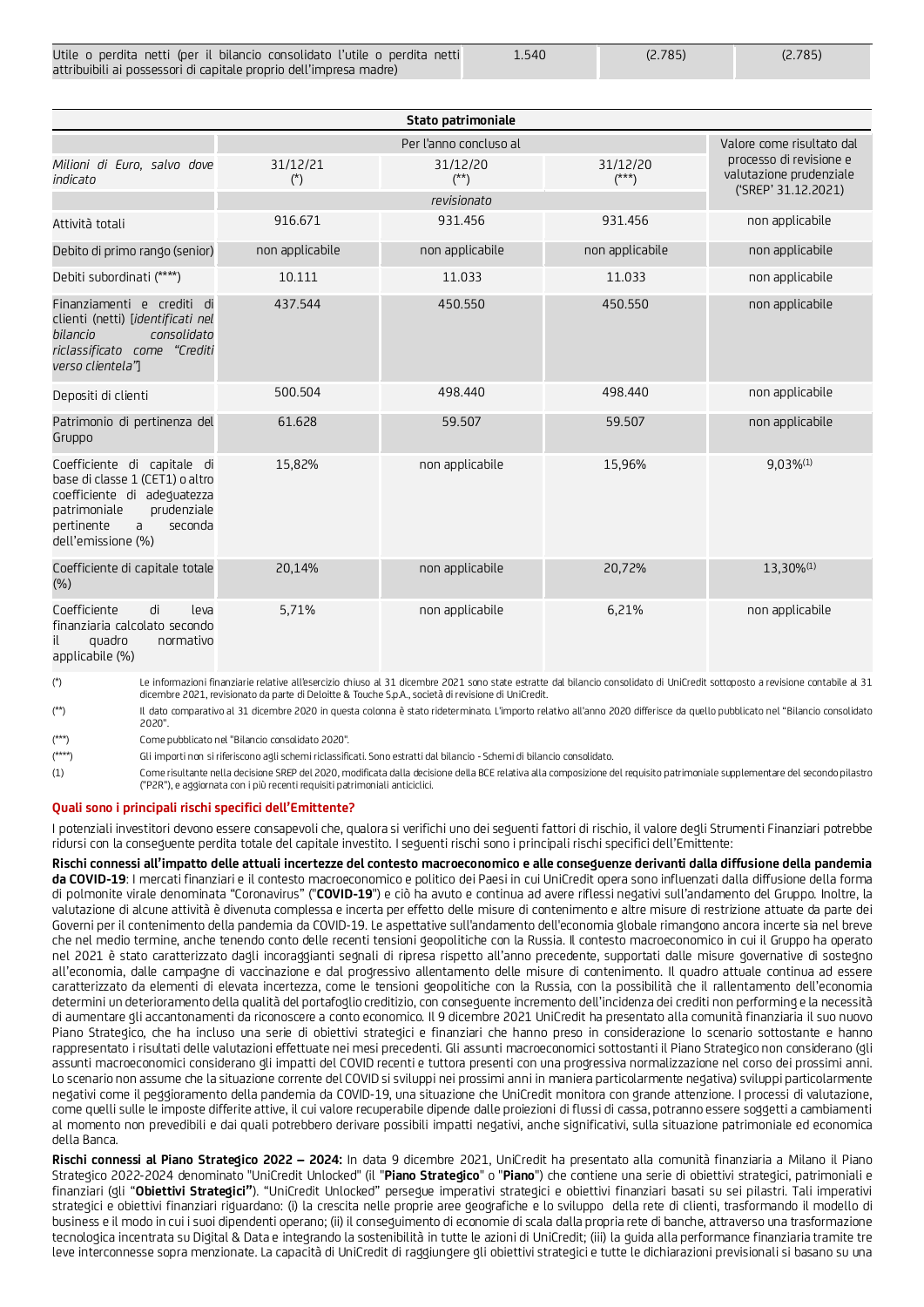serie di ipotesi, aspettative, proiezioni e dati provvisori riguardanti eventi futuri e sono soggette a una serie di incertezze e altri fattori, molti dei quali sono al di fuori del controllo di UniCredit. Gli assunti macroeconomici non considerano (gli assunti macroeconomici considerano gli impatti del COVID recenti e tuttora presenti con una progressiva normalizzazione nel corso dei prossimi anni. Lo scenario non assume che la situazione corrente del COVID si sviluppi nei prossimi anni in maniera particolarmente negativa) sviluppi particolarmente negativi come il peggioramento della pandemia da COVID-19, una situazione che UniCredit monitora con grande attenzione. I sei pilastri sono: (i) l'ottimizzazione, attraverso il miglioramento dell'efficienza operativa e del capitale; (ii) gli investimenti, con iniziative mirate, anche in ambito ESG; (iii) la crescita dei ricavi netti; (iv) il rendimento; (v) il rafforzamento grazie alla revisione del CET1 ratio target e del miglioramento del rapporto tra esposizioni deteriorate lorde e totale dei crediti lordi; e (vi) la distribuzione in linea con la generazione organica di capitale. Per le sopra esposte ragioni, gli investitori sono invitati a non fondare le proprie scelte di investimento esclusivamente sulle previsioni incluse tra gli obiettivi strategici. L'eventuale mancato raggiungimento degli obiettivi strategici potrebbe avere effetti negativi, anche significativi, sull'attività di UniCredit, sulla condizione finanziaria o sui risultati operativi.

**Rischio di credito e di deterioramento della qualità del credito:** L'attività, la solidità patrimoniale e finanziaria e la profittabilità del Gruppo UniCredit dipendono, tra l'altro, dal merito di credito dei propri clienti. Nello svolgimento della propria attività creditizia il Gruppo è esposto al rischio che un inatteso cambiamento del merito creditizio di una controparte possa generare un corrispondente cambiamento del valore dell'associata esposizione creditizia e dare luogo a cancellazione parziale o totale della stessa. Il quadro attuale continua ad essere caratterizzato da elementi di elevata incertezza, con la possibilità che il rallentamento dell'economia, congiuntamente alla conclusione di misure di salvaguardia, quali le moratorie sui crediti, determinino un deterioramento della qualità del portafoglio creditizio, con conseguente incremento dei crediti non performing e la necessità di aumentare gli accantonamenti da riconoscere a conto economico. Le rettifiche su crediti di UniCredit sono diminuite di Euro 3.362 milioni, attestandosi a Euro 1.634 milioni al 31 dicembre 2021 da Euro 4.996 milioni al 31 dicembre 2020. Pertanto, il costo del rischio nel 2021 è stato pari a 37 punti base, in diminuzione rispetto all'anno precedente (105 punti base). Al 31 dicembre 2021 l'NPE ratio lordo di Gruppo è pari al 3,6 per cento, in miglioramento rispetto al 30 settembre 2021 pari al 4,5%. Al 31 dicembre 2021 l'NPE ratio netto di Gruppo è in calo rispetto al 30 settembre 2021 ed è pari al 1,7%. Nell'ambito dell'attività creditizia tale rischio si sostanzia, tra l'altro, nella possibilità che le proprie controparti contrattuali non adempiano alle proprie obbligazioni di pagamento nonché nella circostanza che le società del Gruppo concedano, sulla base di informazioni incomplete, non veritiere o non corrette, credito che altrimenti non avrebbero concesso o che comunque avrebbero concesso a differenti condizioni. Anche altre attività bancarie, al di fuori di quelle tradizionali di raccolta ed erogazione, possono esporre il Gruppo a rischi di credito. Il rischio di credito "non tradizionale" può, per esempio, derivare da: (i) sottoscrizione di contratti in derivati; (ii) compravendite di titoli, valute o merci; e (iii) detenzione di titoli di terzi. Le controparti di tali transazioni o gli emittenti di titoli detenuti da entità del Gruppo, potrebbero risultare inadempienti a causa di insolvenza, eventi politici ed economici, mancanza di liquidità, deficienza operativa o per altre ragioni. Il Gruppo si è dotato di procedure e principi finalizzati al monitoraggio ed alla gestione del rischio di credito a livello di singole controparti e di portafoglio complessivo. Tuttavia, sussiste il rischio che, pur in presenza di attività di monitoraggio e gestione del rischio di credito, l'esposizione creditizia del Gruppo ecceda i livelli di rischio predeterminati ai sensi delle procedure, delle regole e dei principi adottati.

**Rischio di liquidità:** I principali indicatori utilizzati dal Gruppo UniCredit per la valutazione del profilo di liquidità sono (i) il *Liquidity Coverage Ratio* (LCR) che rappresenta un indicatore di liquidità a breve termine soggetto ad un requisito minimo regolamentare pari al 100% dal 2018 e che a dicembre 2021 era pari a 182%, mentre al 31 dicembre 2020 era pari a 171% (calcolato come media delle ultime 12 osservazioni mensili del ratio), e (ii) il *Net Stable Funding Ratio* (NSFR), che rappresenta l'indicatore di liquidità strutturale e che, a dicembre 2021, è stato superiore al limite interno di 102%, mentre al 31 dicembre 2020 è stato superiore al limite interno di 101%, fissato all'interno del risk appetite framework. Il rischio di liquidità identifica l'eventualità che il Gruppo UniCredit possa trovarsi nella condizione di non riuscire a far fronte agli impegni di pagamento (per cassa o per consegna) attuali e futuri, previsti o imprevisti senza pregiudicare l'operatività quotidiana o la propria condizione finanziaria. L'attività del Gruppo UniCredit è soggetta al rischio di liquidità in particolare nelle sue forme di funding liquidity risk, market liquidity risk, mismatch risk e contingency risk. I rischi più rilevanti a cui il Gruppo è esposto sono: i) un uso eccezionalmente alto delle linee di credito revocabili ed irrevocabili da parte delle imprese; ii) un insolito ritiro di depositi a vista da parte dei clienti UniCredit, siano essi persone fisiche o imprese; iii) un decremento del valore di mercato dei titoli in cui UniCredit investe il proprio *liquidity buffer*; iv) la capacità di rifinanziare il debito verso la clientela istituzionale in scadenza e le potenziali uscite di cassa o di garanzie che il gruppo dovrebbe fronteggiare in caso di declassamento delle banche o del debito sovrano nei Paesi in cui il Gruppo opera. Inoltre, alcuni rischi possono emergere anche dai limiti applicati ai prestiti tra banche appartenenti a Paesi diversi. A causa della crisi dei mercati finanziari, determinata anche dalla ridotta liquidità a disposizione degli operatori del settore, la Banca Centrale Europea ha posto in essere importanti interventi di politica monetaria, come il "Targeted Longer-Term Refinancing Operation" ("**TLTRO"**) introdotto nel 2014 e il TLTRO II introdotto nel 2016. Non è possibile prevedere la durata e l'ammontare con cui tali operazioni di sostegno alla liquidità potranno essere riproposte in futuro, e di conseguenza non è possibile escludere una riduzione, o persino un annullamento di tali supporti. Ciò determinerebbe la necessità per le banche di cercare fonti di provvista alternative, non sempre disponibili o disponibili a costi più elevati. La situazione descritta potrebbe quindi incidere negativamente sull'attività, sui risultati operativi e sulla situazione economica e finanziaria dell'Emittente e/o del Gruppo.

**Basilea III e Adeguatezza Patrimoniale delle Banche:** L'Emittente è tenuto al rispetto degli standard globali di regolamentazione ("**Basilea III**") sull'adeguatezza patrimoniale e la liquidità delle banche, che impongono, inter alia, requisiti per un capitale più elevato e di migliore qualità, una migliore copertura dei rischi, misure volte a promuovere l'accumulo di capitale che può essere utilizzato in periodi di stress, e l'introduzione di un indice di leva finanziaria che funge da freno al requisito basato sul rischio, nonché due standard globali di liquidità. In materia di normativa prudenziale bancaria, l'Emittente è sottoposto anche alla Direttiva "Bank Recovery and Resolution Directive" 2014/59/UE del 15 maggio 2014 ("**BRRD**"), recepita in Italia con i D.Lgs. 180 e 181 del 16 novembre 2015 - come modificata dalla Direttiva (UE) 2019/879, la "BRRD II" (recepita in Italia dal D.Lgs. 8 novembre 2021, n. 193) in materia di risanamento e risoluzione delle banche, nonché alle norme tecniche attinenti e alle linee guida emanate dagli organismi di regolamentazione dell'Unione (i.e. l'Autorità bancaria europea (EBA)) che prevedono, inter alia, requisiti patrimoniali/ requisito minimo di fondi propri e passività ammissibili (MREL) per gli istituti di credito e meccanismi di risanamento e risoluzione. Qualora UniCredit non fosse in grado di rispettare i requisiti patrimoniali/MREL imposti dalla normativa applicabile, potrebbe essere tenuta a mantenere livelli di capitale più elevati che potrebbero avere un impatto potenziale sui rating e sulle condizioni di finanziamento e che potrebbero limitare le opportunità di crescita di UniCredit.

### **Sezione 3 – Informazioni fondamentali sui Titoli**

### **Quali sono le principali caratteristiche dei Titoli?**

### **Tipologia di Prodotto, Sottostante e forma dei Titoli**

*Tipo di Prodotto:* Titoli Express (*Express Securities*)

*Sottostante:* Air Liquide S.A. (ISIN: FR0000120073 / Prezzo di Riferimento: Prezzo di chiusura)

I Titoli sono regolati dalla legge italiana. I Titoli sono strumenti di debito in forma nominativa dematerializzata ai sensi del Testo Unico in materia di intermediazione finanziaria (*Testo Unico della Finanza*). I Titoli saranno rappresentati mediante scrittura contabile registrate sul sistema di contabilizzazione del Sistema di Compensazione (*Clearing System*). Il trasferimento dei Titoli avviene mediante registrazione sui relativi conti accesi presso il Sistema di Compensazione. Il codice internazionale di identificazione dei Titoli (*International Securities Identification Number* - ISIN) è indicato nella Sezione 1.

#### **Emissione e Valore Nominale**

I Titoli saranno emessi il 11/05/2022 in Euro (EUR) (la "**Valuta Specifica**"), con un Valore Nominale di EUR 100 per ogni Titolo (il "**Valore Nominale**").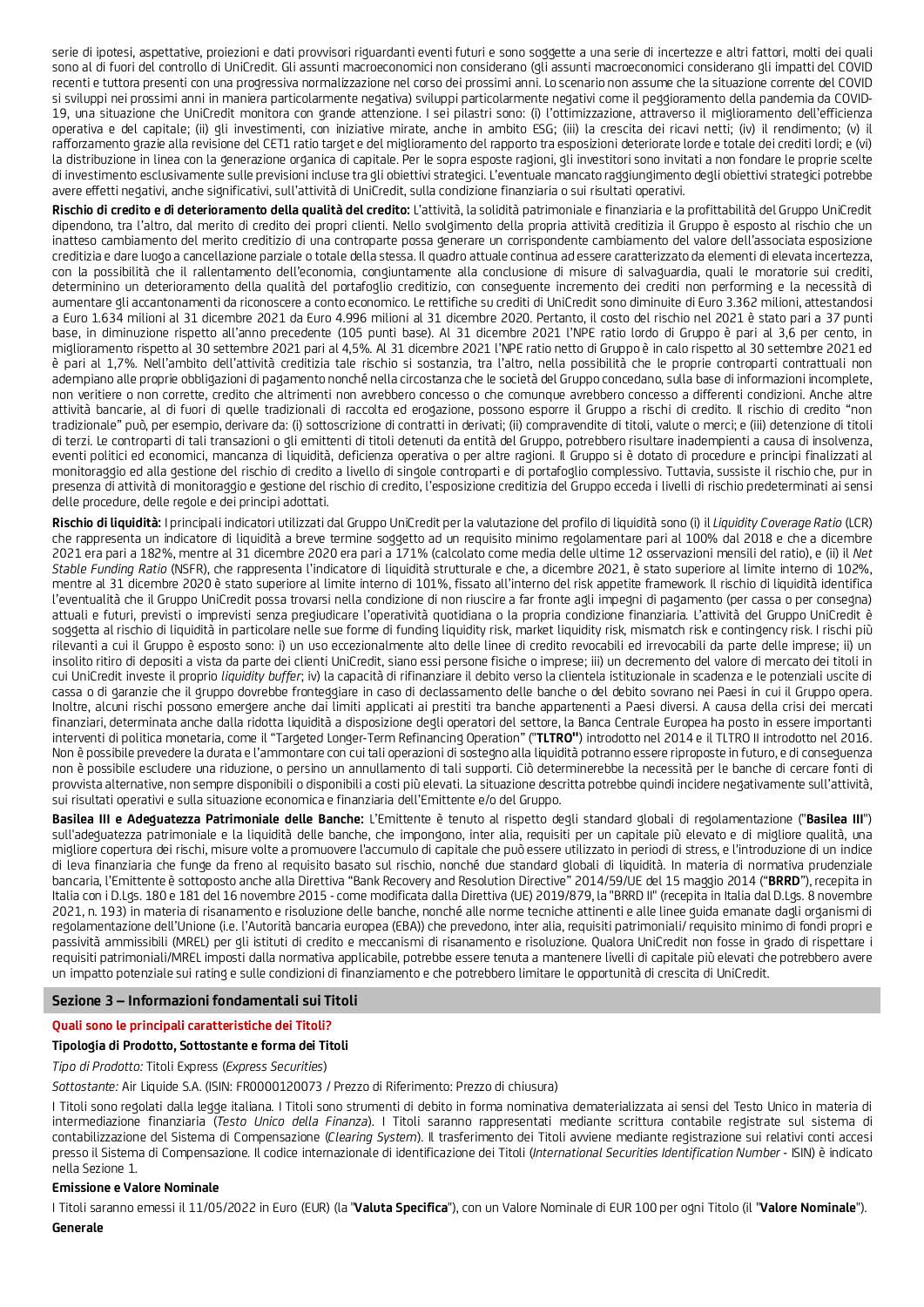Il valore dei Titoli durante la loro vita dipende principalmente dal prezzo del Sottostante. In linea di principio, il valore dei Titoli sale se il prezzo del Sottostante sale e scende se il prezzo del Sottostante scende.

### **Interessi**

I Titoli non maturano interessi.

# **Rimborso**

*Rimborso Anticipato Automatico* 

A condizione che nessun Evento di Riscatto si sia verificato, i Titoli prevedono un rimborso anticipato automatico al relativo Importo di Rimborso Anticipato (k) alla rispettiva Data di Pagamento Anticipato (k), se sia verificato un Evento di Rimborso Anticipato (k).

Si verifica un Evento di Rimborso Anticipato (k), se R (k) ad una Data di Osservazione (k) è pari o superiore al rispettivo Livello di Rimborso Anticipato (k). Livello di Rimborso Anticipato (k) significa il prodotto tra il Fattore di Rimborso Anticipato (k) e R (iniziale).

R (k) indica il Prezzo di Riferimento del Sottostante alla rispettiva Data di Osservazione (k).

| Data di Osservazione (k):                     | 04/05/2023 (1), 03/05/2024 (2), 02/05/2025 (3), 04/05/2026 (4) |
|-----------------------------------------------|----------------------------------------------------------------|
| <b>Fattore di Rimborso</b><br>Anticipato (k): | 100% (1), 100% (2), 100% (3), 100% (4)                         |
| Importo di Rimborso<br>Anticipato (k):        | EUR 106,55 (1), EUR 113,1 (2), EUR 119,65 (3), EUR 126,2 (4)   |
| Data di Pagamento<br>Anticipato (k):          | 11/05/2023 (1), 10/05/2024 (2), 09/05/2025 (3), 11/05/2026 (4) |

#### *Rimborso alla Data di Pagamento Finale*

A condizione che nessun Evento di Riscatto e nessun Evento di Rimborso Anticipato (k) si sia verificato, i Titoli verranno rimborsati alla Data di Pagamento Finale con il pagamento dell'Importo di Rimborso come segue:

- Se non si è verificato alcun Evento Barriera e si è verificato un Evento di Rimborso Finale, l'Importo di Rimborso corrisponde all'Importo Massimo.
- Se non si è verificato alcun Evento Barriera e no si è verificato un Evento di Rimborso Finale, l'Importo di Rimborso corrisponde all'Importo di Rimborso Finale.
- Se si è verificato un Evento Barriera, l'Importo di Rimborso corrisponde al Valore Nominale moltiplicato per il quoziente di R (finale) e diviso per lo Strike. L'Importo di Rimborso non è superiore al Valore Nominale.

### **Definizioni aggiuntive e termini del prodotto**

Barriera significa il prodotto tra il Livello Barriera e R (iniziale).

Un Evento Barriera si verifica se R (finale) è minore della Barriera alla Data di Osservazione Finale.

Si verifica un Evento di Rimborso Finale, se R (finale) alla Data di Osservazione Finale è pari o superiore al Livello di Rimborso Finale.

Livello di Rimborso Finale significa il prodotto tra il Fattore di Rimborso Finale e R (iniziale).

R (finale) significa il Prezzo di Riferimento del Sottostante alla Data di Osservazione Finale.

R (iniziale) significa il Prezzo di Riferimento del Sottostante alla Data di Osservazione Iniziale.

Strike significa il prodotto tra il Livello Strike e R (iniziale).

| Livello Barriera:                  | 70%            |
|------------------------------------|----------------|
| Data di Osservazione Finale:       | 04/05/2027     |
| Data di Pagamento Finale:          | 11/05/2027     |
| Importo di Rimborso Finale:        | <b>EUR 100</b> |
| <b>Fattore di Rimborso Finale:</b> | 100%           |
| Data di Osservazione Iniziale:     | 10/05/2022     |
| Importo Massimo:                   | EUR 132,75     |
| Livello Strike:                    | 100%           |

**Diritto di riscatto straordinario:** Al ricorrere di uno o più eventi di riscatto (ad es. se la quotazione del prezzo del Sottostante sul Relativo Mercato è definitivamente cessata) (l'"**Evento di Riscatto**") l'Emittente può riscattare in via straordinaria i Titoli e rimborsare i Titoli al loro Importo di Riscatto. L'"**Importo di Riscatto**" è il valore equo di mercato di questi ultimi.

**Rettifiche dei Termini e delle Condizioni dei Titoli:** L'Agente di Calcolo potrà rettificare i Termini e le Condizioni dei Titoli (in particolare il Sottostante e/o tutti i prezzi del Sottostante specificati dall'Agente di Calcolo) qualora si verifichi un evento di rettifica (ad es. la società che ha emesso il Sottostante compie un'azione societaria) (l'"**Evento di Rettifica**").

**Stato dei Titoli:** Gli obblighi dell'Emittente derivanti dai Titoli costituiscono obbligazioni dirette, incondizionate, non subordinate e non garantite dell'Emittente, avranno pari priorità nell'ordine dei pagamenti (fatte salve le obbligazioni privilegiate da qualsiasi legge applicabile (anche soggette allo strumento del bail-in, come implementato ai sensi della legge italiana)) rispetto a tutte le altre obbligazioni non garantite dell'Emittente e ad ogni altro obbligo presente e futuro, non garantito e non subordinato, dell'Emittente (salvo, quando previsto, le obbligazioni junior rispetto alle obbligazioni senior (incluse le obbligazioni senior non privilegiate e le eventuali ulteriori obbligazioni junior, rispetto a obbligazioni senior, consentite dalla legge successivamente alla Data di Emissione), ove previste).

#### **Dove saranno negoziati i Titoli?**

**Ammissione alla negoziazione:** Non è stata presentata l'istanza per l'ammissione a negoziazione dei Titoli presso un mercato regolamentato.

**Quotazione:** Sarà presentata istanza per l'ammissione a quotazione dei Titoli con efficacia dal 18/05/2022, presso i seguenti sistemi multilaterali di negoziazione (MTF): EuroTLX gestito da Borsa Italiana S.p.A. ("**EuroTLX**")